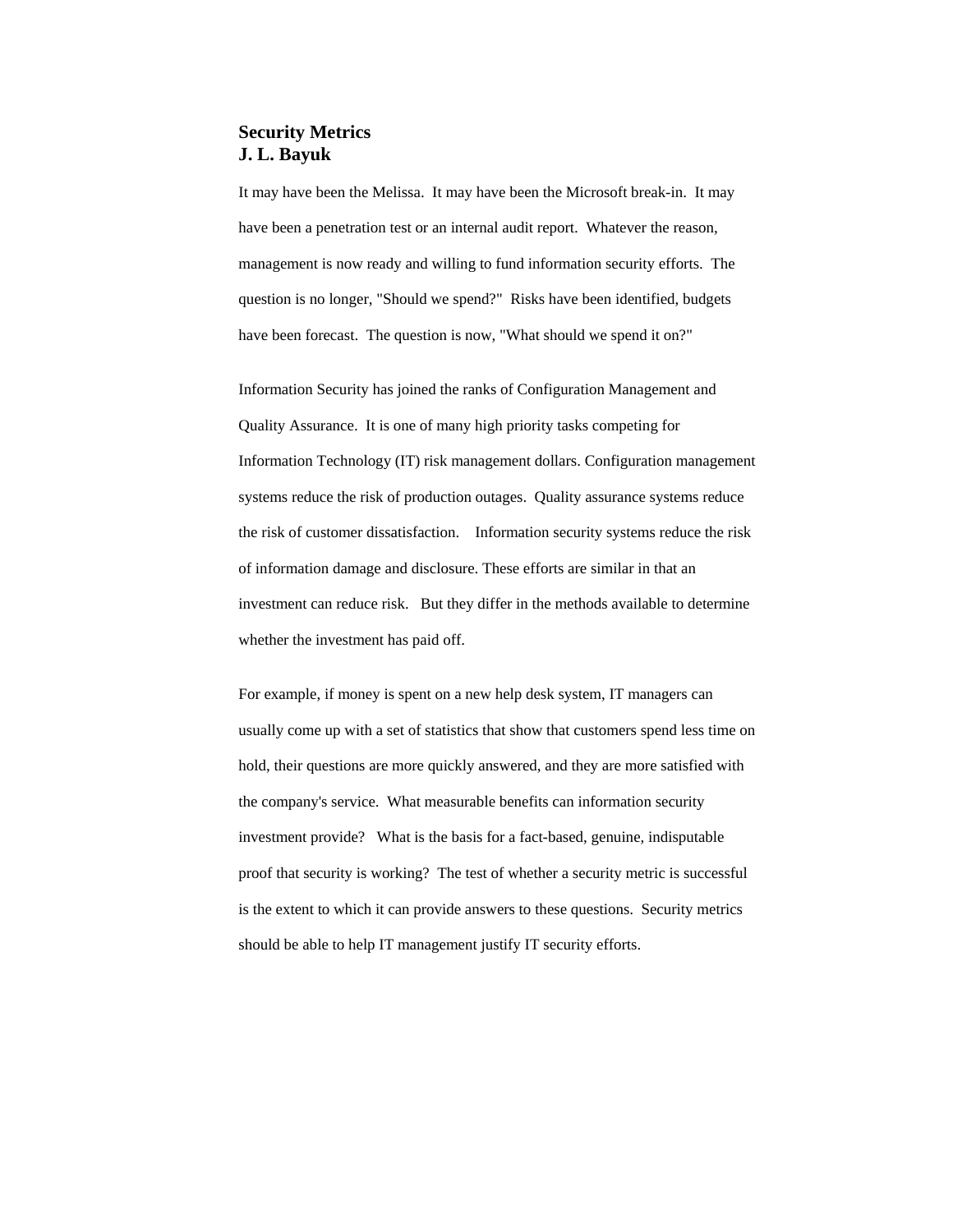A recent survey of approaches to security metrics revealed as wide a variety of approaches as there are interpretations of the word "secure".<sup>[1](#page-1-0)</sup> This article explains the approaches that have been tried, compares their benefits in answering the above questions, and recommends an overall strategy to information security metrics.

## **Security Measurement Models**

Despite the lack of consensus over what makes a system "secure," many professionals are asked to make that determination on a routine basis. A practitioner will adopt a "Security Measurement Model" designed to provide an assessment of the overall security of the IT Environment. The model adopted will enable the practitioner to provide an "Industry Standard" security assessment.

Industry standard security assessment models fall into one of five categories:

- **External Audit**
- **Internal Audit**
- Capability Maturity
- Risk Analysis
- Defect Elimination

## *External Audit*

-

The external audit model assumes that there are "best practices" available on how to secure a given environment. "Best practices" are loosely represented by the recommendations of publications such as this one, with some respect to the extent those recommendations are successfully implemented in similar IT environments. The external audit holds management accountable for implementing controls that

<span id="page-1-0"></span><sup>&</sup>lt;sup>1</sup> Security Metrics Workshop, Computer System Security and Privacy Advisory Board, National Institute of Standards and Technology, Gaithersburg, MD, June 13-15, 2000. Proceedings at http://csrc.nist.gov/csspab/june13-15/secmetrics.html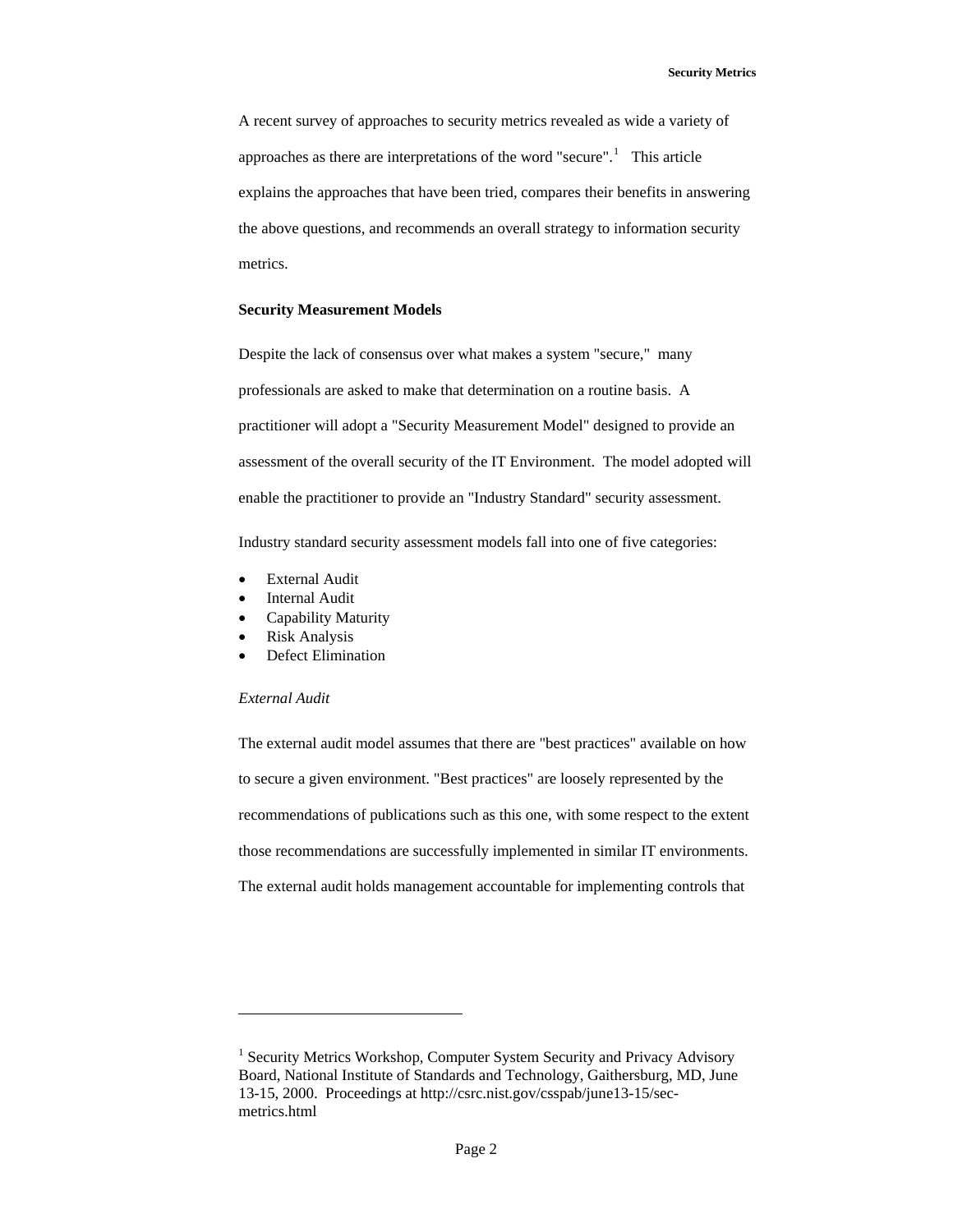protect information systems assets using these best practices. Industry standard control objectives provide the standard unit of measure. $2$ 

A control objective is a specific, measurable goal that IT management is expected to have set to reduce risk. By definition, a control objective is measurable. An external audit is the process of measuring the extent to which control objectives are met. The measurement is done by gathering evidence of best practices established by management that contributes to control objectives. Specific audit steps determine exactly what an auditor will do to gather evidence of best practices.

The external audit model measures security by comparing the level of management's control over the current systems environment to that which would result if best practices were followed.<sup>[3](#page-2-1)</sup> The final measurement in an external audit is a list of security weaknesses, or defects, that must be corrected in order to bring systems to an acceptable level of risk.

Financial auditors developed this model long before computers existed.<sup>[4](#page-2-2)</sup> External auditors need to ensure that they are holding their auditees to standards that will provide integrity to financial statement processing. They are also liable for attesting that assets are effectively safeguarded. The best practice comparison provides comfort that they are measuring security with as thorough as possible due diligence.

 $\overline{a}$ 

<span id="page-2-2"></span><span id="page-2-0"></span> $2^{2}$  See Control Objectives for Information and Related Technology Framework (CoBIT), issued by the Information Systems Audit and Control Association (ISACA), 1998.

<span id="page-2-1"></span><sup>&</sup>lt;sup>3</sup> Because one obvious best practice is managing security to keep out unwanted intruders, penetration studies fall under this model.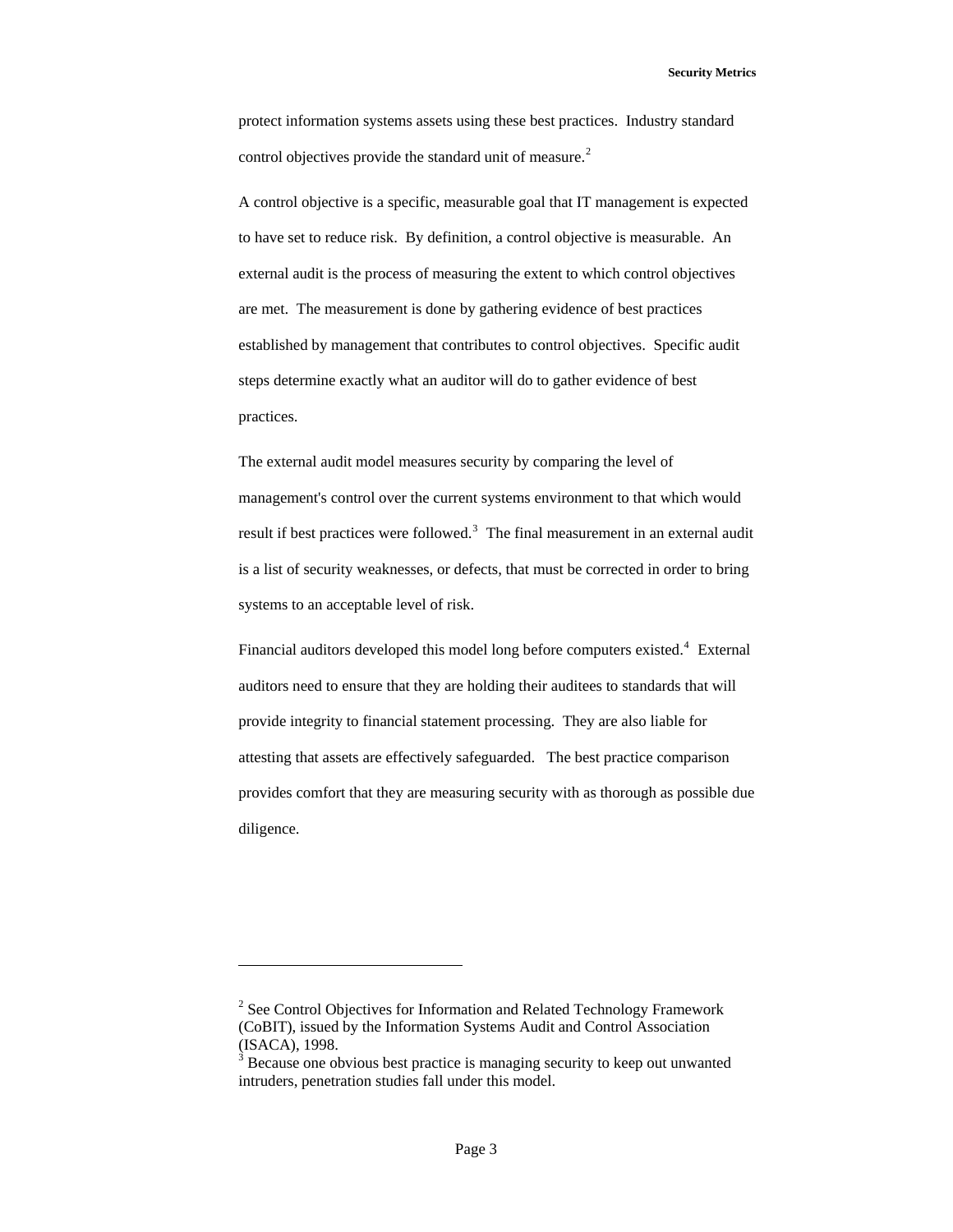**Security Metrics** 

## *Internal Audit*

The internal audit model assumes that management has adopted a set of control objectives designed to secure information systems assets. The difference between it and external audit is that the control objectives measured are expected to originate from the organization being audited. The objectives are expected to be the result of a formal risk analysis process. It is assumed that management has assessed the risk to information systems, designed strategies for dealing with it, and followed those strategies. If this assumption is met, an internal audit will measure the extent to which management has succeeded in these efforts.

Where it cannot find evidence of management setting control objectives, an internal audit will revert to industry standard control objectives and the external auditor's comparison of current systems control environment to that which would result if "best practices" were followed. Like the external audit model, the internal audit model will gather evidence of activity established by management that contributes to control objectives. It will similarly provide metrics in the form of a list of security weaknesses. The internal audit model may in addition provide percentage measurements showing the extent to which management controls were achieved in comparison to prior year audits and to similar IT environments within the company.<sup>[5](#page-3-0)</sup>

## *Capability Maturity*

l

The capability maturity model assumes that organizations committed to securing their environment will formally adopt a process for so doing. It further assumes that they will document the process, do what they document, verify that it is done,

<sup>4</sup> Bayuk, J.L., *Stepping Through the IS Audit*, Information Systems Audit and Control Association (www.isaca.org), 2000, Chapter 1.

<span id="page-3-0"></span><sup>5</sup> Bayuk, J.L., "Information Security Metrics - An Audit-Based Approach," Security Metrics Workshop, Computer System Security and Privacy Advisory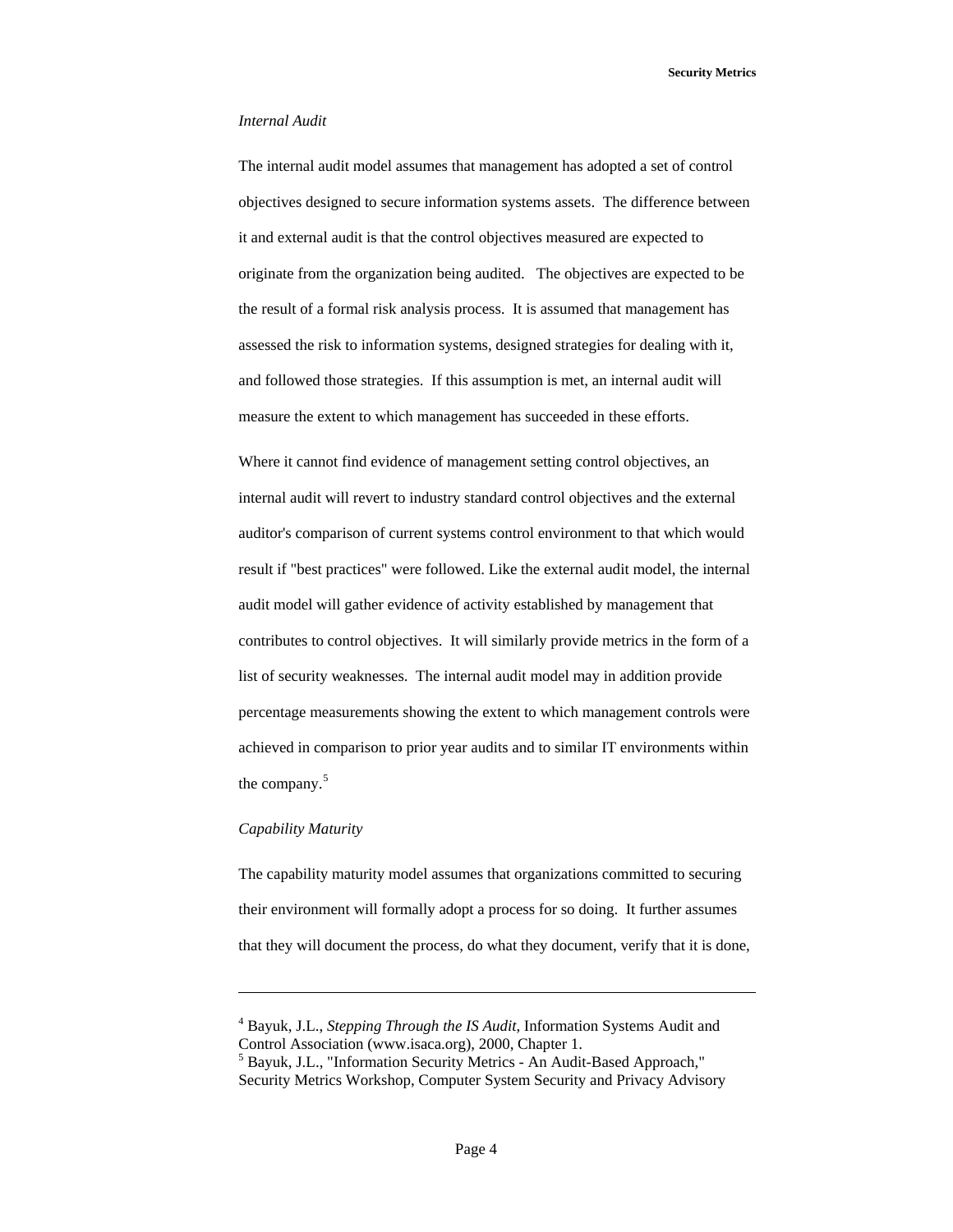**Security Metrics** 

and be able to measure process improvement. The foremost champion of this approach has been the International Security Systems Engineering Association<sup>[6](#page-4-0)</sup>, but several corporations and government agencies have adopted similar approaches.

All have stages of development, usually five stages. The lowest stage is "informal" or "immature." In the middle is "quantifiable," the stage at which security can be measured. The highest stage represents continuous improvement. All proponents of this approach admit that the hard part is to define a process that everyone will agree will result in a secure environment. Few if any have been defined past the "quantifiable" stage. All incorporate some aspects of the audit models in their measurements, an audit is often used to determine which stage of development an organization has achieved.

Metrics provided by the model are ratings that indicate the extent to which the organization has reached a certain stage of development. This makes the capability maturity model of security assessment attractive to internal standardsetting organizations, information security consultants and security product vendors. The attraction lies in the fact that a capability maturity model approach to measuring security could provide consultants and vendors with comfort that their advice and products will be used in a context where they will be continually refined and thus most effective. It also could provide clear standards by which consulting advice and security product usefulness may be easily judged. Success could be measured by whether the consulting advice or product usefulness brought the organization to the next stage.

l

<span id="page-4-0"></span>Board, National Institute of Standards and Technology, Gaithersburg, MD, June 13-15, 2000.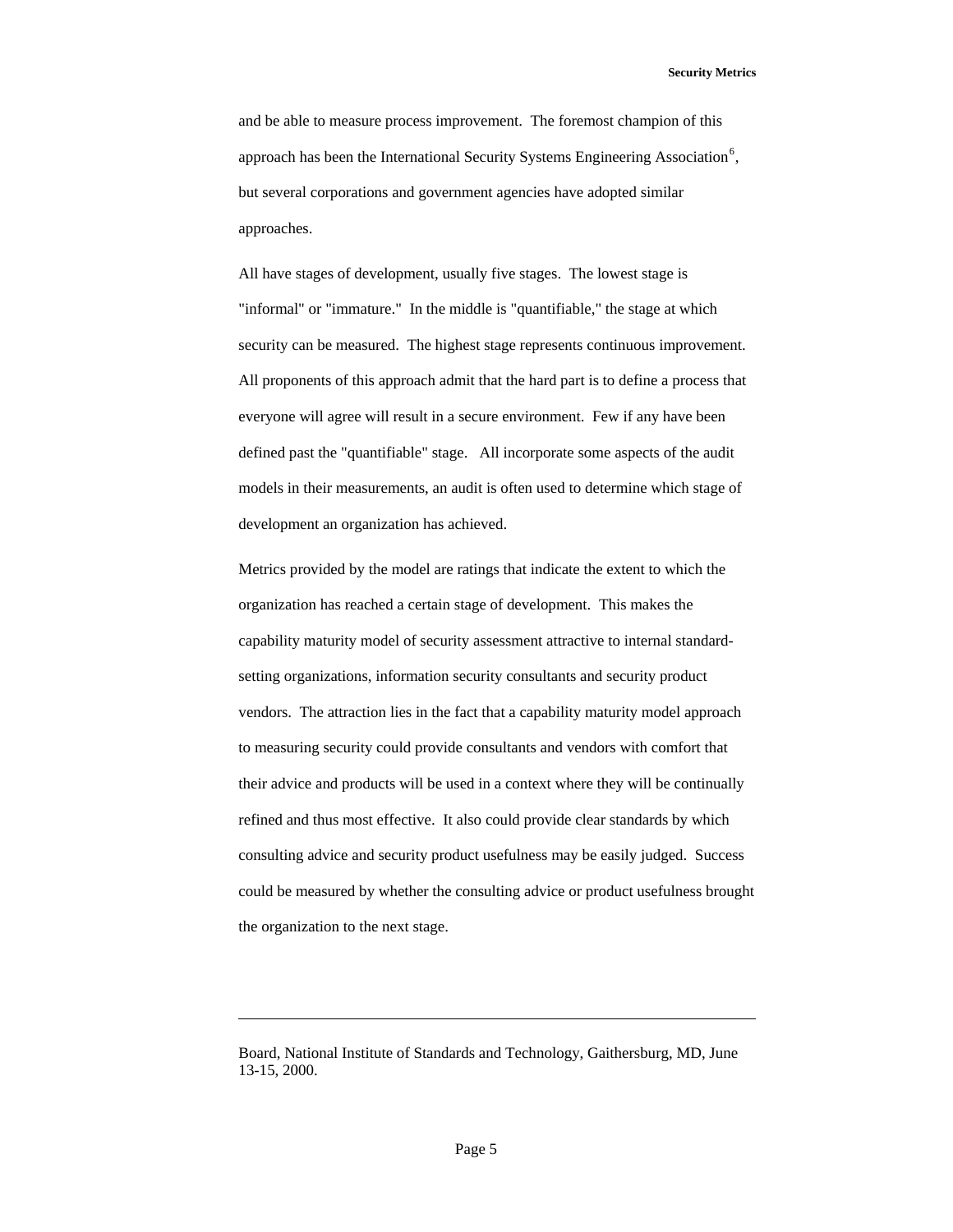## *Risk Analysis*

The risk analysis model assumes that there is a known dollar figure that represents how much it would cost to "completely secure" the IT environment. Picture a two-dimensional graph where the X-axis is the number of dollars spent on information security projects and the Y-axis represents the security of the environment (see Figure 1). The risk analysis model assumes that if no money is spent on IT security, no security will be achieved. It also assumes that there is a measurable continuum from that point up to unlimited money and maximum security. Ticks on the Y-axis are associated with security weaknesses that threaten information systems assets. Points in the resulting curve associate  $X$  and  $Y$ .  $X$  is the number of dollars required to bring the security of the environment to a level that addresses the security weaknesses measured by Y.



l



Call a given point on the graph "Z." The risk analysis model presumes that it is possible to calculate the value of the assets that would be put at risk due to the level of security weaknesses measured by the Y-axis at point Z. Call the result of the asset value calculation "AV." AV should be compared to the value of the Xaxis at point Z. The comparison will tell if it is a better idea to spend "X" on

<sup>6</sup> Bartol, Gallagher, and Givans, *Developing and Applying System Security Engineering Metrics*, Systems Security Engineering Conference, February, 1999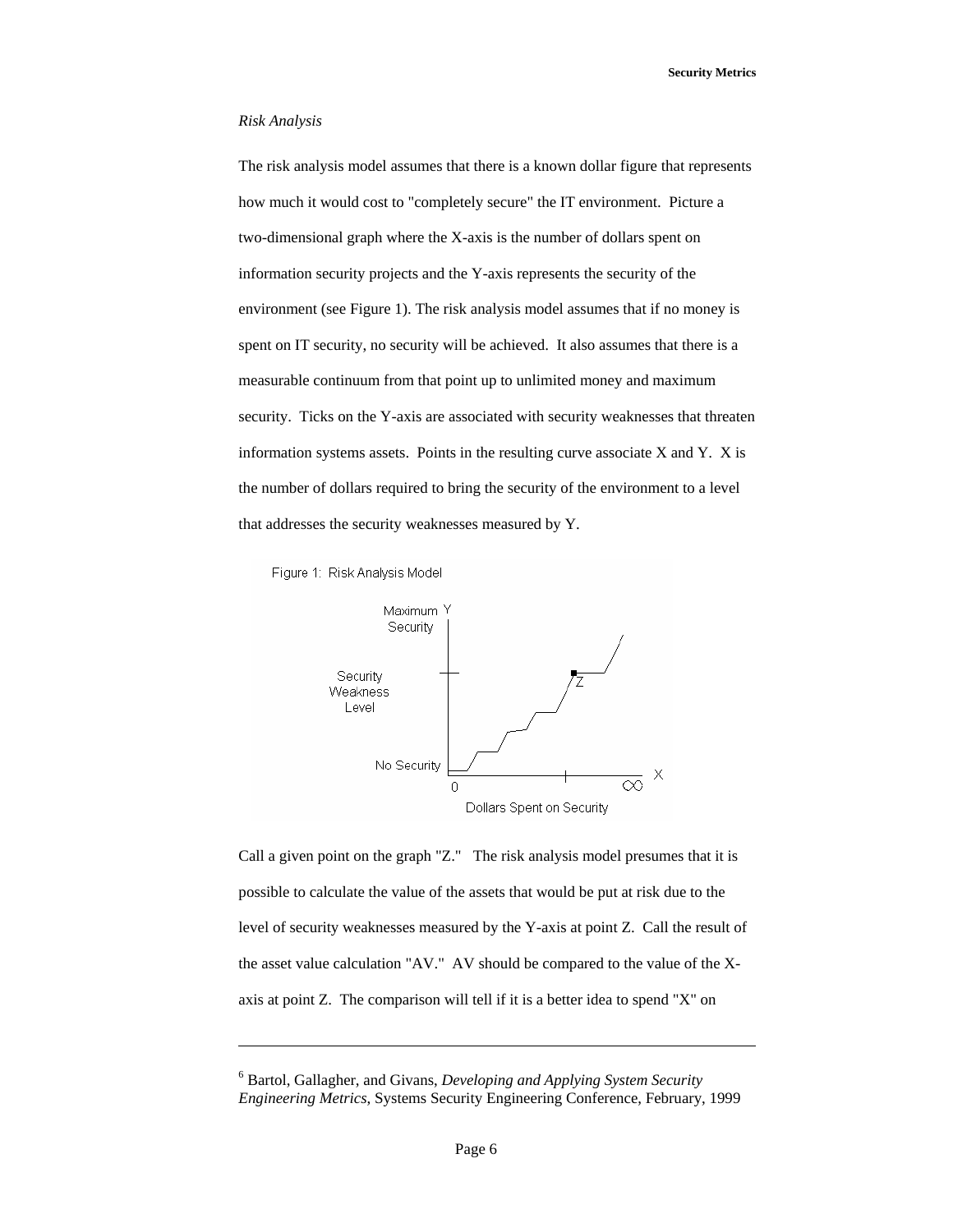security than to live with the risk of losing "AV." The idea is to figure out how much money needs to be spent to achieve a "reasonable" degree of security.

The risk analysis model is often used where the dollar amount of the risk is obviously quantifiable, such as a loss of revenue stream from a given orderprocessing system or manufacturing line. The dollar amount at risk is compared to the usually trivially insignificant price of a security improvement.

This type of measurement approach not attempt to portray detail on how to measure the level of security weakness to the overall environment. However, it is useful in presenting cost versus risk analysis required for IT-related insurance policies. It allows risk management specialists to view systems not as individual points of potential vulnerability, but as statistical aggregates. A group of systems sitting in an IT data center supported by a reputable company that pays industry standard wages to employees can be expected to have vulnerabilities resulting in an average dollar amount of loss equal to reported average losses of other sets of similarly situated systems. Risk management specialists need information security measurements only in order to set dollar amounts on security-specific service levels agreements.

#### *Defect Elimination*

l

The defect elimination model assumes that there are specific measurable parameters inherent in an IT environment that reflect its "security profile." The security profile itself is then defined in terms of the set of all measurable parameters.<sup>[7](#page-6-0)</sup> The defect elimination model assumes that a mechanism exists to measure these parameters, that a numeric is associated with the measurement, and

<span id="page-6-0"></span><sup>(</sup>http://www.sse-cmm.org/librarie.htm).

 $7$  This approach is thus circular but complete. It of course must be combined with a continuous improvement process in order to remain effective (e.g., Six Sigma).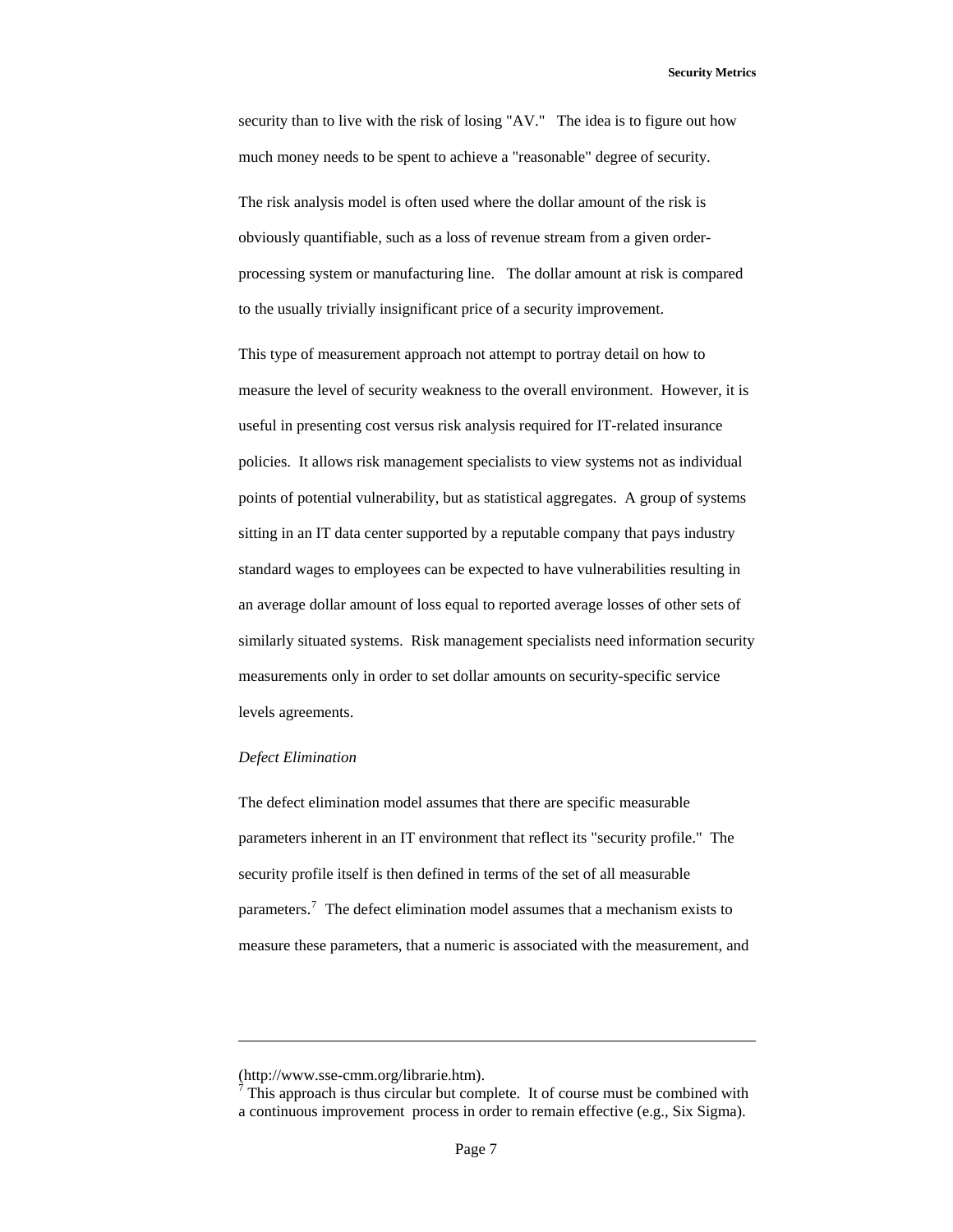that there is a function that, when applied to the numeric, approaches zero as the IT environment becomes more secure.

Defect elimination proponents tend to be project and process management specialists. Defect measurement and subsequent elimination is a time honored manufacturing quality control technique that has widely recognized potential for application to other-than-manufacturing processes. $8$  Project managers that have used the technique successfully in the past for a variety of projects apply it to IT security metrics. Defects measured include everything from the number of system administrators with no formal security training to the number of alarms generated by intrusion detection software.

## **Model Comparison**

Note that the lead sentence in each of the preceding sections starts with the phrase, "The X model assumes that ...." The phrase is meant to call direct attention to the fact that models for security measurement rely on assumptions. The assumptions are a reflection of the standards by which the measuring organization is comfortable labeling an IT environment "secure." The assumptions for each model are, respectively:

- External Audit there are "best practices" available on how to secure a given environment.
- Internal Audit management has adopted a set of control objectives designed to secure information systems assets.
- Capability Maturity organizations committed to securing their environment will formally adopt a process for so doing.
- Risk Analysis there is a known dollar figure that represents how much it would cost to "completely secure" the IT environment.
- Defect Elimination there are specific measurable parameters inherent in an IT environment that reflect its "security profile."

Note that all models measure security by comparing the environment to an

assumed pre-existing standard.

 $\overline{a}$ 

<span id="page-7-0"></span><sup>8</sup> Harry and Schroeder, *Six Sigma, The Breakthrough Management Strategy Revolutionizing The World's Top Corporations*, Doubleday, 1999.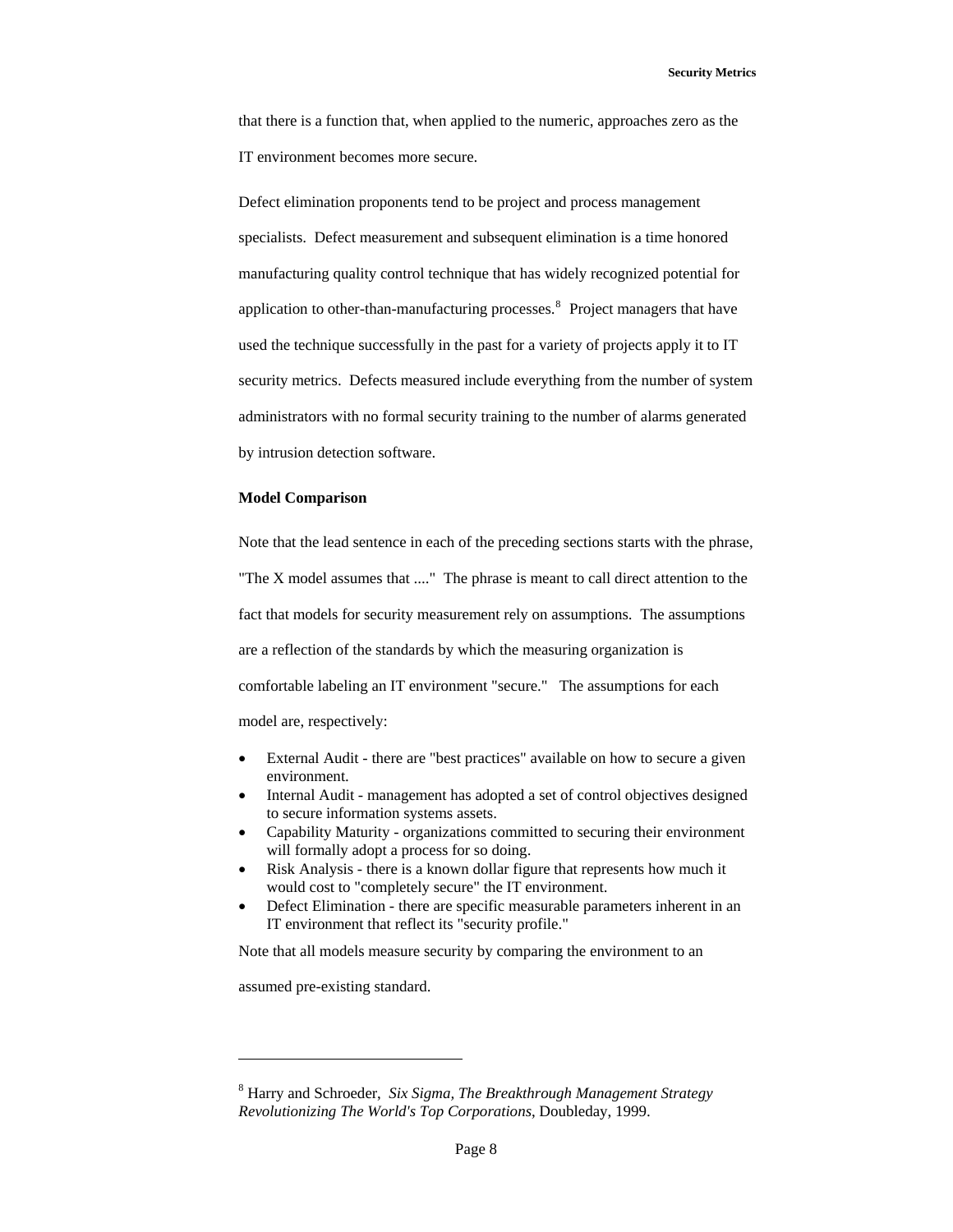**Security Metrics** 

#### *Investigative Approaches*

Assumption-based measurements are not necessarily bad, as they help serve to clarify objectives. And it is evident that models for information security measurement do have specific objectives. The purpose of the model is to provide a way to measure the extent to which the objectives are met. There is usually a role for an "investigator" to do some research and some digging into the IT environment in order to come up with the measurement corresponding to these objectives. Hence, one approach to information security metrics may be called an "investigative" approach.

Using the investigative approach, some quantity of elements is manually gathered. Each is reduced to a numeric or boolean value. A value may be multiplied by some weight. There is a pre-determined "best score" to be achieved. The measurements are compared to that score. Metrics are thus compiled by a person as he or she searches for specific evidence.

All models of Information Security measurement may be accomplished using the investigative approach. Audit and capability models require auditors to make up audit tests, list those that have failed, and decide on whether vulnerabilities make the final report based on some weighting criteria. Risk analysts gather parameters related to the business use of systems and reduce them to dollar amounts. Defect elimination specialists identify situations that indicate defects, and develop ways to quantify them. These approaches follow the respective model, and also require a person to gather and analyze evidence in order to produce security metrics.

#### *Automatic Approaches*

The opposite of an investigative approach is an automatic approach. In the automatic approach, some quantity of elements is automatically gathered. The numeric is stored in a database and available for reporting. Reports may or may not use weights to present the final overall security measurements for an IT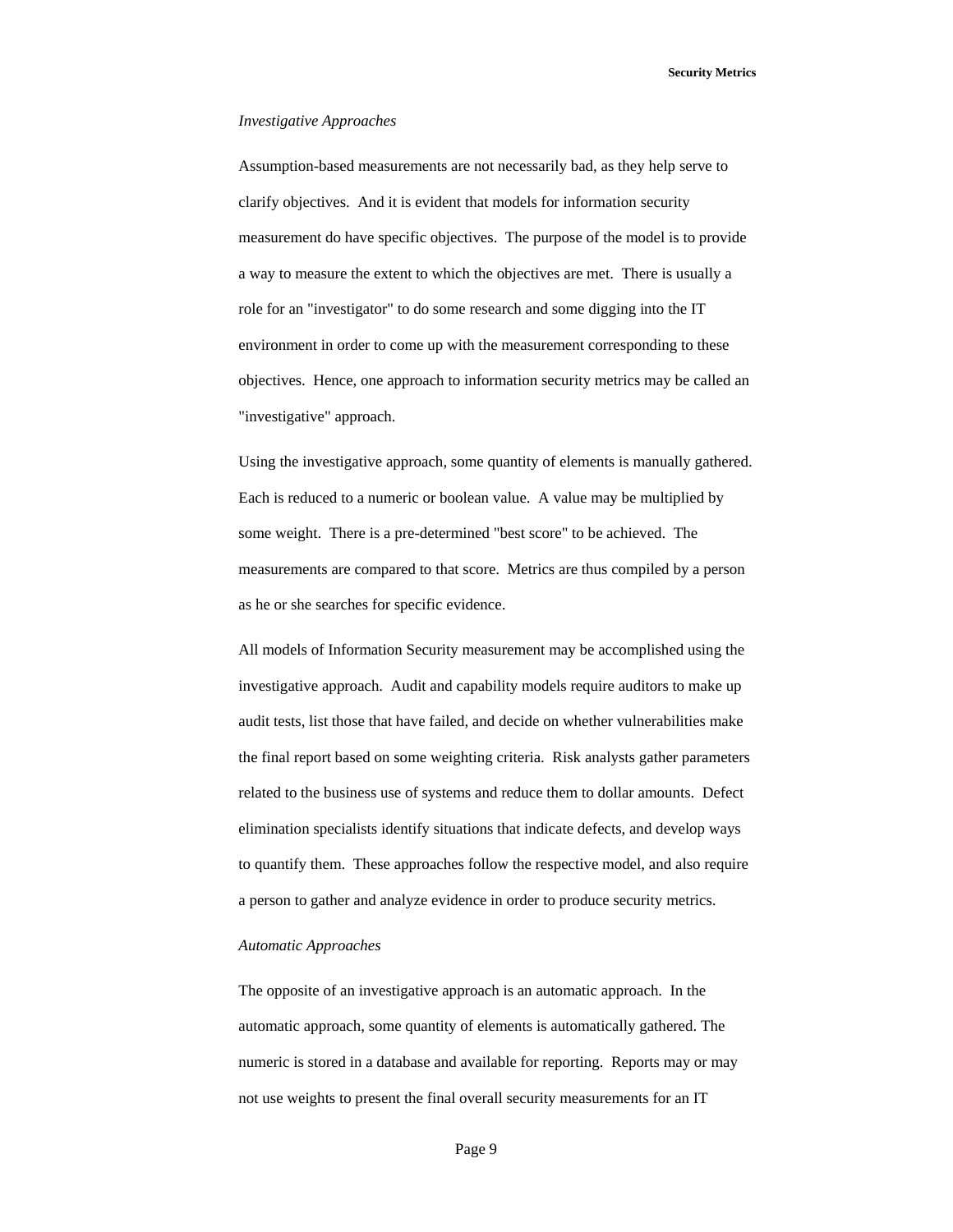environment. Metrics are thus the direct result of measuring mechanisms interacting with systems.

The defect elimination model alone allows an automated approach to security metrics. Though the model can be implemented as investigative, if combined with the requirement that parameters that comprise a security profile coincide with parameters that may be automatically measured, it can be solely automatic. Even proactive measurement of configuration parameters can be viewed as measuring the absence of defects. The absence of human intervention in the measuring and reporting process renders this type of defect elimination method the sole example of the automatic approach to security metrics.

As noted above, the defect elimination approach can also include aspects of an investigative approach. Often it is necessary to evaluate the extent to which a given alarm or log entry is really a security incident. If independent judgement is required to make this determination, it falls back to an investigative approach. Yet, if the determination can be proceduralized, then theoretically it could one day be automated and could be counted as an automatic approach.

#### *Success Criteria*

The test of whether a security metric model is successful is the extent to which it can provide answers that help IT management justify IT security efforts. IT management must be able to prove that IT security is effective. A successful security measurement method can provide metrics to answer the previously considered questions:

- What measurable benefits can information security investment provide?
- What is the basis for a fact-based, genuine, indisputable proof that security is working? The successful combination of security measurement model and approach should

allow IT management to claim concrete benefits comparable to customers spending less time on hold, their questions more quickly answered.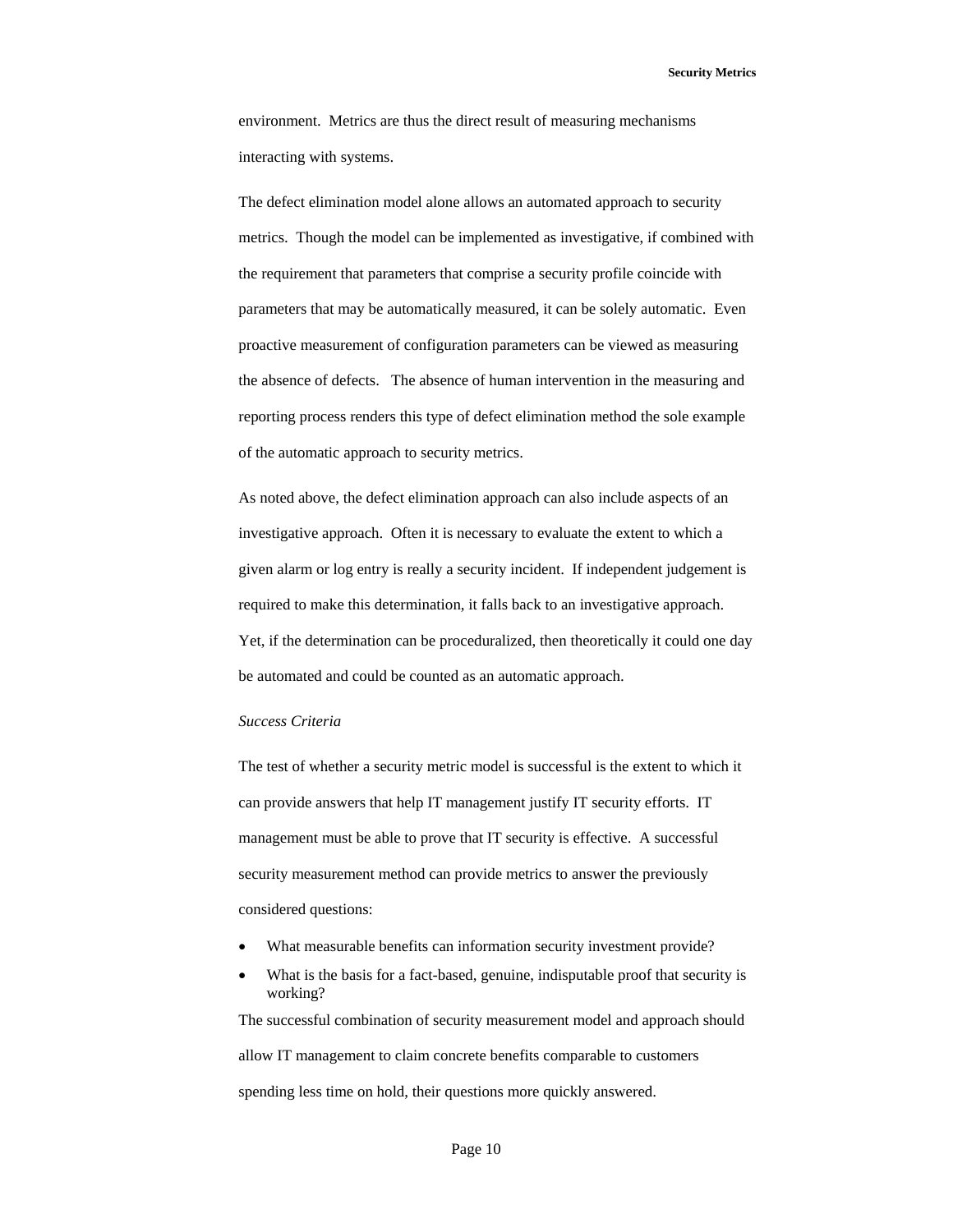Table 1 summarizes the information security measurement models described above with respect to the metric produced by the corresponding measurement approach.

| Table 1: Metrics produced by Models |                                                                 |                                                 |  |
|-------------------------------------|-----------------------------------------------------------------|-------------------------------------------------|--|
| Approach:                           | Investigative Approach                                          | Automatic Approach                              |  |
| Measurement Model:                  |                                                                 |                                                 |  |
| <b>External Audit</b>               | <b>Vulnerability Listing</b>                                    |                                                 |  |
| <b>Internal Audit</b>               | <b>Vulnerability Listing</b>                                    |                                                 |  |
| <b>Capability Maturity</b>          | Organization Rating                                             |                                                 |  |
| Risk Analysis                       | Recommendation for<br>Spending                                  |                                                 |  |
| Defect Elimination                  | Summary of manually and<br>automatically measured<br>variables. | Summary of automatically<br>measured variables. |  |

The metric produced by an investigative approach will be a vulnerability listing, organizational rating, recommendation for dollars spent, or some combination of manually and automatically generated lists of variables. These will drive efforts for security improvements. A follow up investigation will produce the same output. Comparing the original metric to the follow-up can result in the identification of improvement. This approach does then meet the criteria of measuring security and providing assurance that security measurements are working. But there are three shortcomings with this approach.

The first is that there is much subjective judgement in the mapping of control objectives, capability metrics, or vulnerability levels to actual investigative tests or evaluation procedures. There also may be subjective judgement in evaluating results of investigative tests. Requiring strict standards, guidelines and procedures from all investigation teams may mitigate this subjectivity.

Unfortunately, the requirement for requiring strict standards, guidelines and procedures leads directly to a second shortcoming. The time it takes to fully document all procedure steps becomes a significant expense. Side by side with system engineers designing the next evolution of technology, an IT department would be funding independent efforts to develop security measurement programs,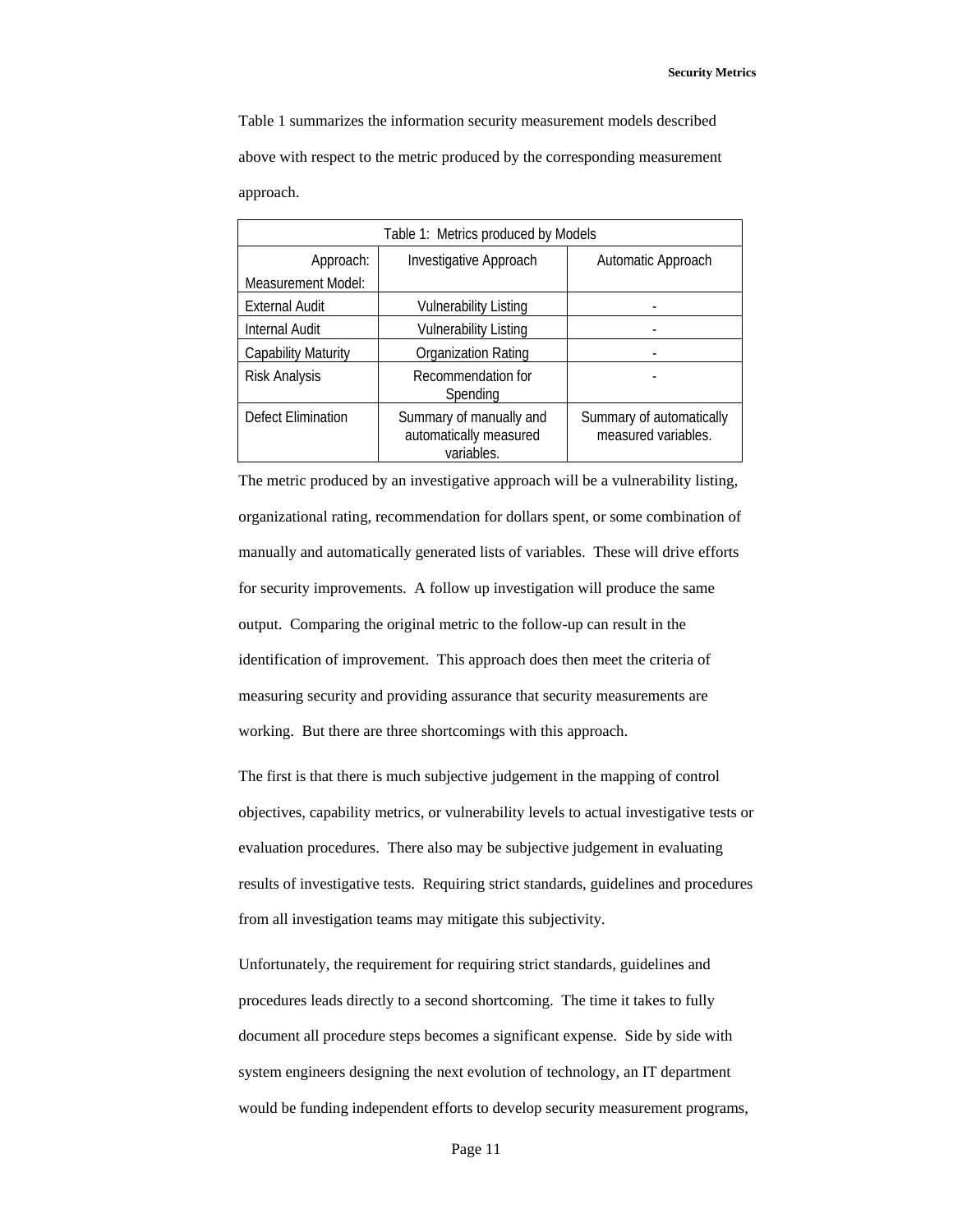**Security Metrics** 

tools, and techniques. Then it would fund teams of investigators to constantly cycle through all systems, measuring security.

Even if the requirement for requiring strict standards, guidelines and procedures, and rotating investigations was not prohibitively expensive, the investigative approach has another inherent shortcoming. The deliverable of investigations are lists or ratings determined through comparison to pre-established assumptions at the time of the investigation. It is always going to be a snapshot at a given time. But security vulnerabilities often appear as a result of normal system maintenance. These need exist for a matter of minutes to be exploited. The exploit could happen in between investigations or when the investigators were looking elsewhere. Hence, though the investigative approach can answer some questions about whether a security expenditure was effective, an investigative approach could never provide complete assurance that the system security measures are working.

As in the investigative approach, the automated approach has a shortcoming in that there is much subjective judgement in establishing the measurement process. In this case, the subjective judgement is in mapping of security objectives to automatic security measuring mechanisms. The mapping must somehow ensure that parameters that indicate whether systems are secure coincide with the parameters that are automatically measured. To mitigate that shortcoming, a demonstration that such automatic measurements are possible is a requirement for implementing the approach.

Once parameters to measure are decided, automated security metrics can be built into all system requirements and engineered by the same IT engineers who are charged with deploying the systems themselves. Hence, the second shortcoming of the investigative approach does not apply to the automatic approach. The automated approach is not only less human-resource intensive at the onset, but substantially less human-resource intensive on an ongoing basis. Also, since the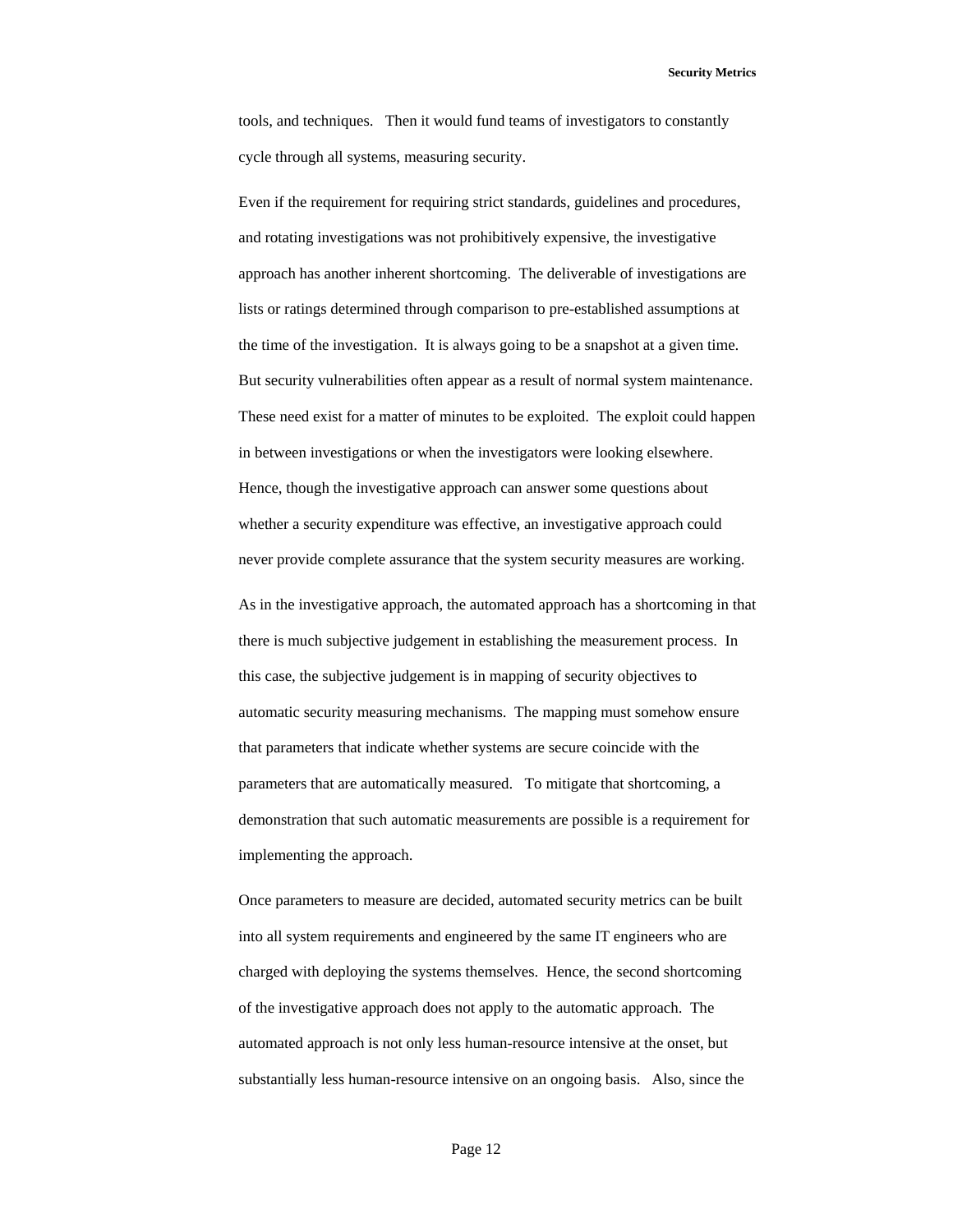automated approach measures pre-establish security parameters of the IT environment at periodic time intervals that may be set at any interval desired in order to detect security-related events, it does not share the third shortcoming of being too brief a snapshot.

Of course, where metrics are immediately required and the automated measurement capability does not exist, IT management is better off with outside investigators. But if the choice is between developing an internal investigative or an internal automatic approach, the time and effort spent in one or two internal investigations could more efficiently be spent instead developing parameters and automated measuring mechanisms for the automatic approach. In conclusion of the comparison, no approach is ever perfect, but if diligently implemented, the automated approach can bring IT management closer to a fact-based proof that security is working than the investigative approach.

## **Measuring Security**

The conclusion may seem hollow to those who have no automated mapping from parameters that indicate whether systems are secure to the parameters that are automatically measured. Hence, the rest of this article will draw out other consequences of this approach for measurable and consistent approaches to security measurement. It will examine the key factors of the security parameters that provide reliable metrics. By concentrating on choosing parameters that comprise a security profile and are measurable, heretofore obscure security processes become more goal directed and thus more understandable to the rest of the IT community. They become more focused on achieving well-defined objectives of IT management.

## *Measurement Systems*

Recently, a slew of security start-up firms have had the idea to integrate security intrusion detection tools into "security monitoring platforms." The pattern is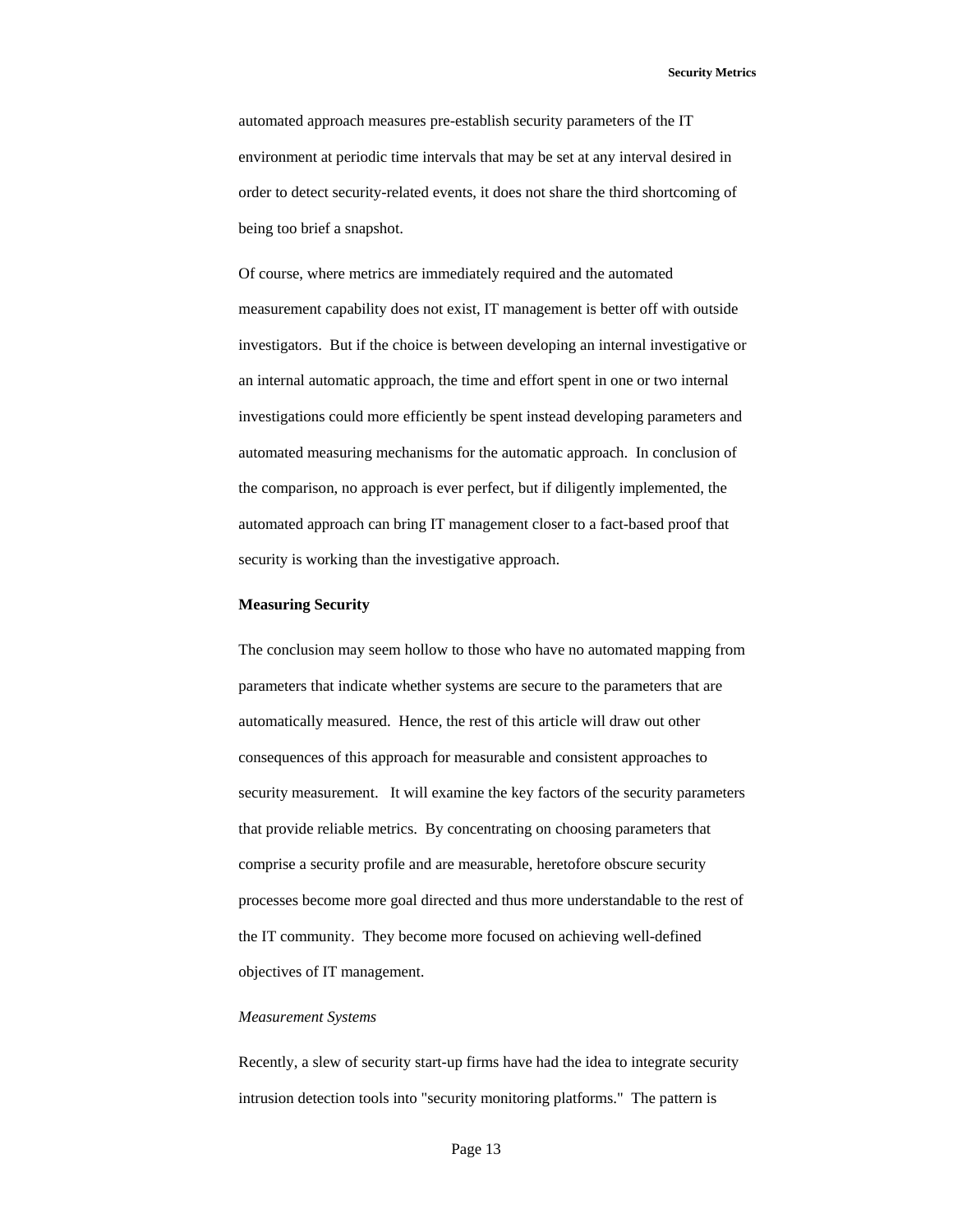similar is most cases. A few partnerships with major vendors are created, the system reduces logs and alert messages from each system to a set of standard patterns to be monitored and sued to generate alerts. Unfortunately, the commercial products are limited in that they support a small set of security products. Even if they support plug-ins, those features lag well behind existing non-security-specific systems and network management platforms. The patterns tend to be focused on intrusion detection as opposed to Security Metrics.

Nevertheless, these vendors have a good idea, and a simple product to develop. Security metrics are specialized parameters and need a specialized platform. As described in the sections that follow, correlation among reports from different platforms and security products is necessary to measuring security. Generating correlation reports must be done on some system. The system must meet some basic requirements:

- The measurement system itself must be secure
- The measurement system must be able to access the actual system data, not pre-processed summaries or manually-derived evaluations.

The measurement system must use that data to generate security metrics. Assume the actual parameters for measuring security are identified, it suddenly becomes obvious that any data center that has scale enough to have economized on monitoring tools already has a system, and perhaps several systems, for measuring security. These are the same mechanisms that have been used to alert on disk full conditions, process failures, and downed router interfaces. Each monitored component required some systems engineer to devise a configuration to integrate some alerting feature on the monitored system with some message receipt feature of the alerting system. Most alerting features support many monitoring protocols. The more use that can be made of existing monitoring systems, the easier the integration of security metrics. Even when the final security metrics report comes from a central security server, complexity is reduced and efficiency achieved by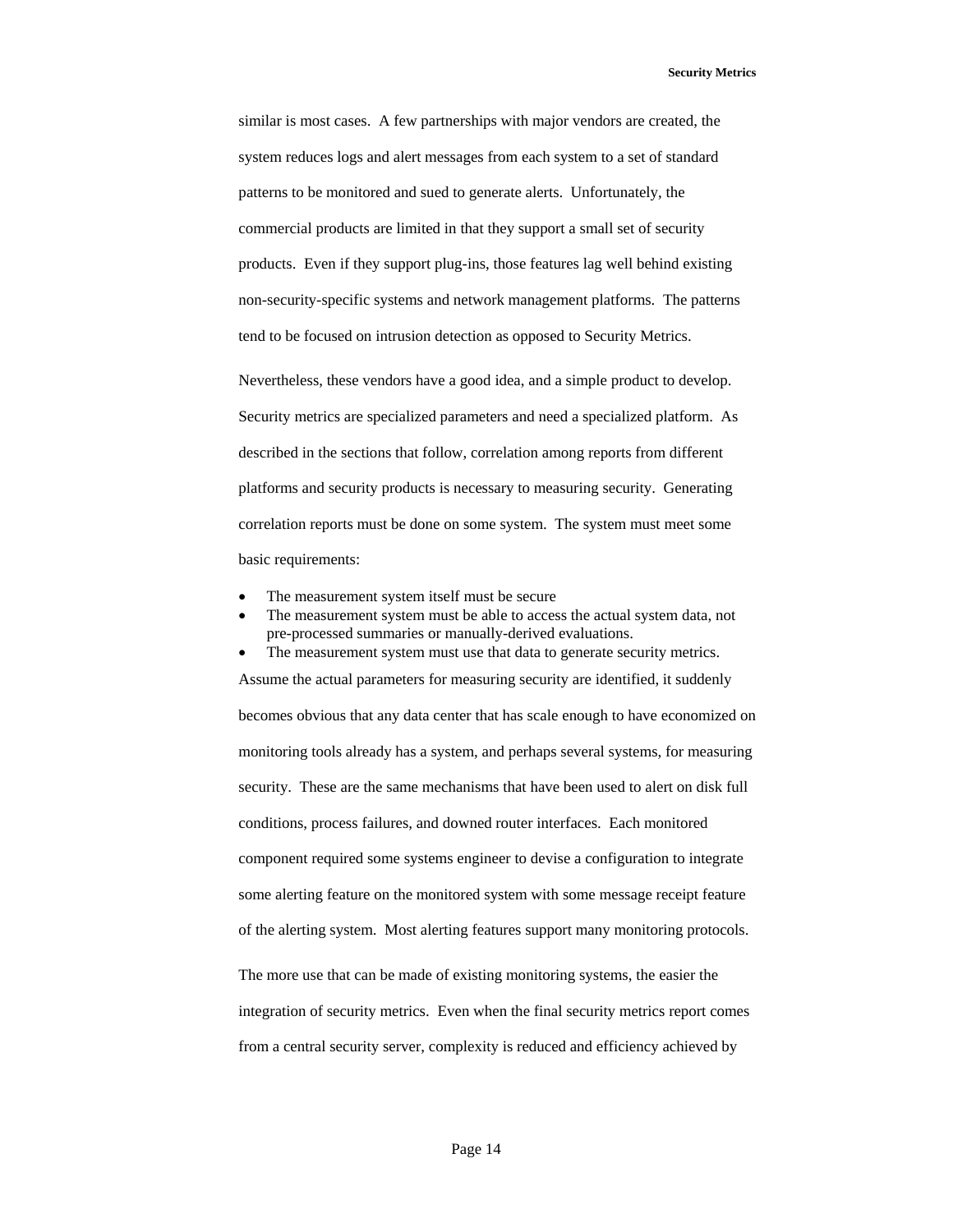relying on the existing infrastructure to deliver security-relevant information from a system from which it is already gathering performance and other resource data. For example, consider a Security Measurement system that must report on all network systems, all operating systems, and some application systems. Consider two alternative communication architectures for the system, Scenario A and Scenario B (as in Figure 2). Scenario A requires the security system to maintain mechanisms for individual communication with all three types of systems. Scenario B takes advantage of the fact that the targeted Network and Operating Systems already have communications mechanisms in place with other monitoring systems, and so receives its data by proxy through them.



#### **Figure 2: Security Measuring Scenarios**

Figure 2 shows that Scenario A requires individual communications links with all monitored systems, while Scenario B trades several individual system links for just two links: one to the Network Monitor and one to the Operating System Monitor. This architecture alleviates requirements for a potentially resourceintensive security-specific messaging infrastructure at the expense of a few extra data fields in the existing monitoring system, and perhaps an extra process running on the monitored systems.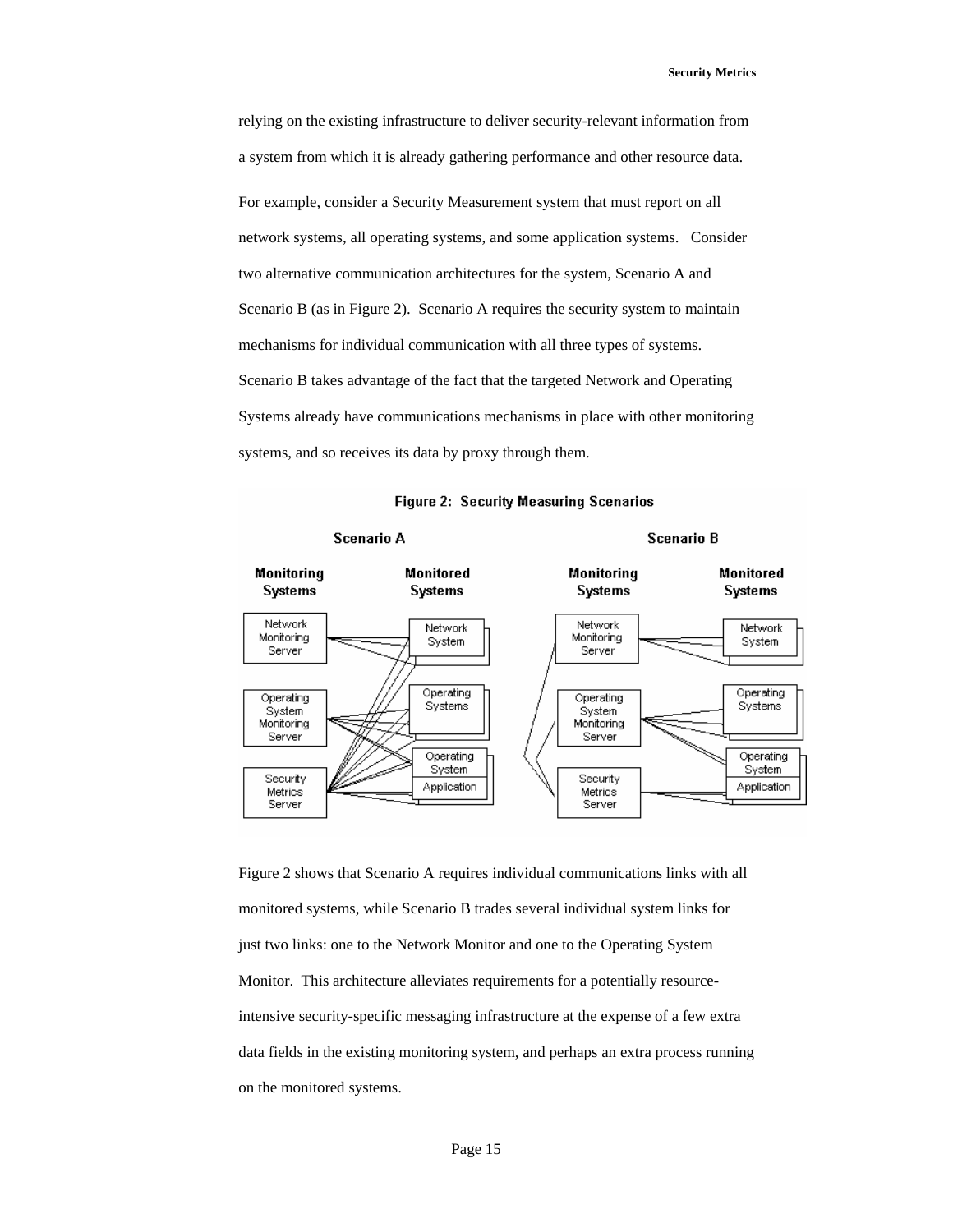An oft-cited downside to measuring through proxy is that the security server is relying on intermediary systems that may not have the same integrity standards for data preservation as the security measurement system itself. Yet this argument assumes that nothing can be done to bring the monitoring system up to standards where it can be trusted to provide proxy services. Depending on the size and complexity if the IT environment, efforts to increase the reliability of the monitoring servers are almost always preferable to adding message processing and network traffic on production systems.

The remainder of this article will assume that there is some mechanism in place to collect data relevant to security metrics. It will concentrate on the third requirement of a security measurement system. The measurement system must use collected data to generate security metrics

### *Measurement Techniques*

-

There are three basic types of mechanisms available for measuring security. Each mechanism measures a different aspect of the IT environment's security profile.<sup>[9](#page-15-0)</sup>

| Logs:          | System and user activity |
|----------------|--------------------------|
| Configuration: | Variable settings        |
| Service:       | Methods of system access |

For example, an unauthorized addition of a new account to a system is generally accepted as a security defect. It could be measured through a log monitor, a configuration monitor, or a service monitor.

To measure this type of defect with a log monitor, a process would have to examine all logs of new account additions and compare them with the evidence from the authorization process that was performed by the administrator assigned to add new accounts.

<span id="page-15-0"></span><sup>9</sup> For more detail on these monitoring methods, see Bayuk, J*. Infrastructure Monitoring Challenges*, 22nd Annual National Information Systems Security Conference. Baltimore, MD, October,1999.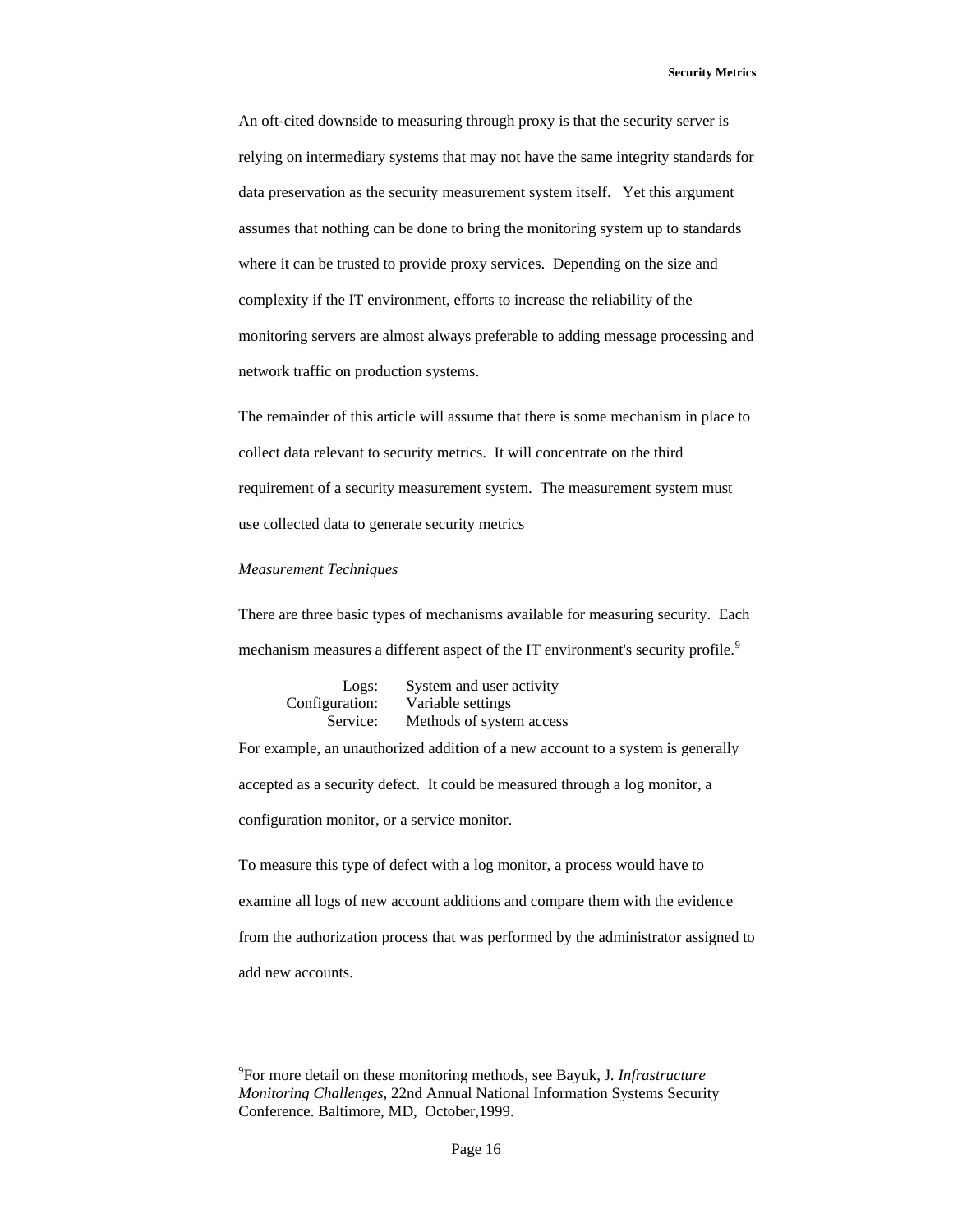To measure this type of defect with a configuration monitor, a process would have to detect changes in the snapshot of user lists on a periodic basis and compare these lists with the evidence from the new user authorization process.

To measure this type of defect with a service monitor, a process would have to try to gain access to the systems using names of users who are not authorized to use the system.

Only the second method will allow the automated measurement of an unauthorized addition of a new account. The log method would miss any unauthorized accounts added through a process that did not create logs. The service method relies on guessing user names so the measurement would never be complete. Each security defect that makes up the security profile of the environment must be similarly mapped to an appropriate security measurement mechanism. Once a mechanism is defined for the metric, detailed requirements may be written to accomplish their implementation.

These requirements may have consequences not only for log, configuration, and service monitors, but also for IT process. For example, if IT process does not currently keep on-line records of account approvals, the second method for correlating those with actual accounts added may not be possible to implement. The process must be modified to make the authorization records automatically available prior to automated measurement of the " unauthorized addition of a new account" metric.

#### **Defining the Metrics**

If the assignment to measure security was treated as any other system engineering task, the appropriate first response is a requirements analysis. Proceeding with the defect elimination model, the purpose of the system is to measure defects in system security. So the requirements analysis must be focused on mechanisms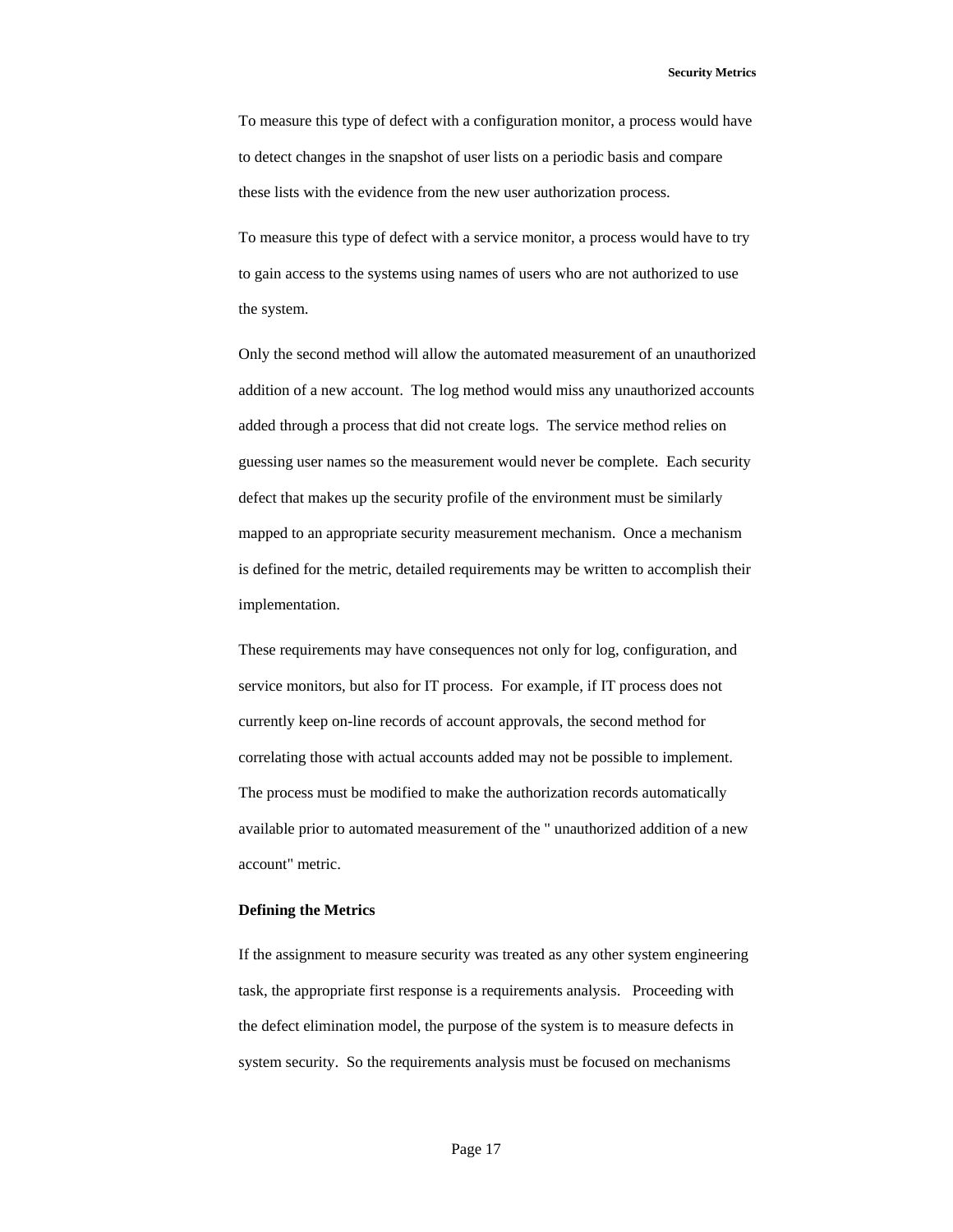with which to detect security defects. A necessary precursor to the requirements analysis is a definition of security defects.

Security is generally defined as activity directed at preventing or detecting harm to systems, and also at providing recovery mechanisms in the event that protection mechanisms fail. So there are two types of activity that constitute a security defect:

 Corruption: The misconfiguration of a mechanism that prevents, detects, or facilitates recovery from harm to systems Intrusion: The bypass of those mechanisms

To detect the corruption, one must know what mechanisms have been deployed that prevent, detect, or recover. To detect the intrusion, one must know what activity constitutes an intrusion. Of course, it may be that system security corruption happened as the result of an intrusion. But it is often the case that corruption results from authorized access, so a correlation to intrusion cannot be assumed. System corruption detection mechanisms may be independent of intrusion detection mechanisms.

All three categories of monitoring may be necessary to measure both corruption and intrusion with respect to a given IT environment. For example, see the diagram in Figure 3. The example shows an environment where users may access web applications either by dialing in or through the Internet. Security-relevant components of the infrastructure include dial-in devices, routers, Firewalls, web servers, network probes, and existing management networks and servers.<sup>[10](#page-17-0)</sup>

 $\overline{a}$ 

<span id="page-17-0"></span><sup>&</sup>lt;sup>10</sup> To keep the diagram simple, does not show every piece of network equipment that must be monitored in order to completely secure all network paths. However, the following discussion may be assumed to cover those not specifically identified.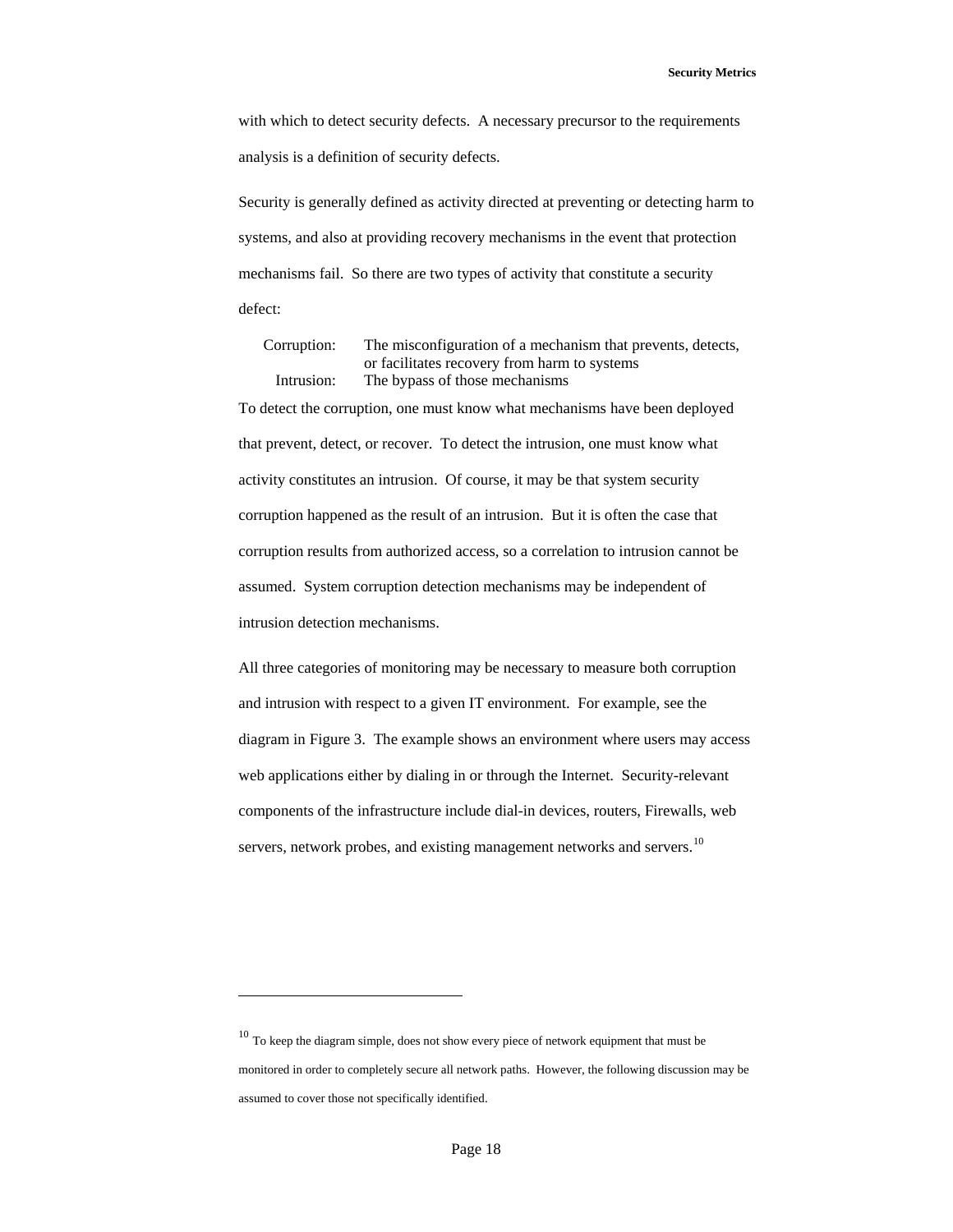

Individual components of this architecture have readily available logs, configurations, and services available to be used in defect measurement.

## *Corruption*

It seems easy to list out measurements that indicate corruption of security because all that is required is knowledge of what security mechanisms are deployed. Wherever a given system has features that allow monitoring of system integrity, those same mechanisms can provide an indication of system corruption. They may be logs, configuration, or service monitors. Where platform specific corruption detection tools are not readily available, any systems component can be monitored for corruption via a configuration monitor. All that is required is a snapshot of current values for specific sets of configuration parameters that define the security of each architecture component. The snapshot is compared to previously agreed upon configuration values, and exceptions constitute defects. If the configuration data is kept in a non-readable format, a periodic database query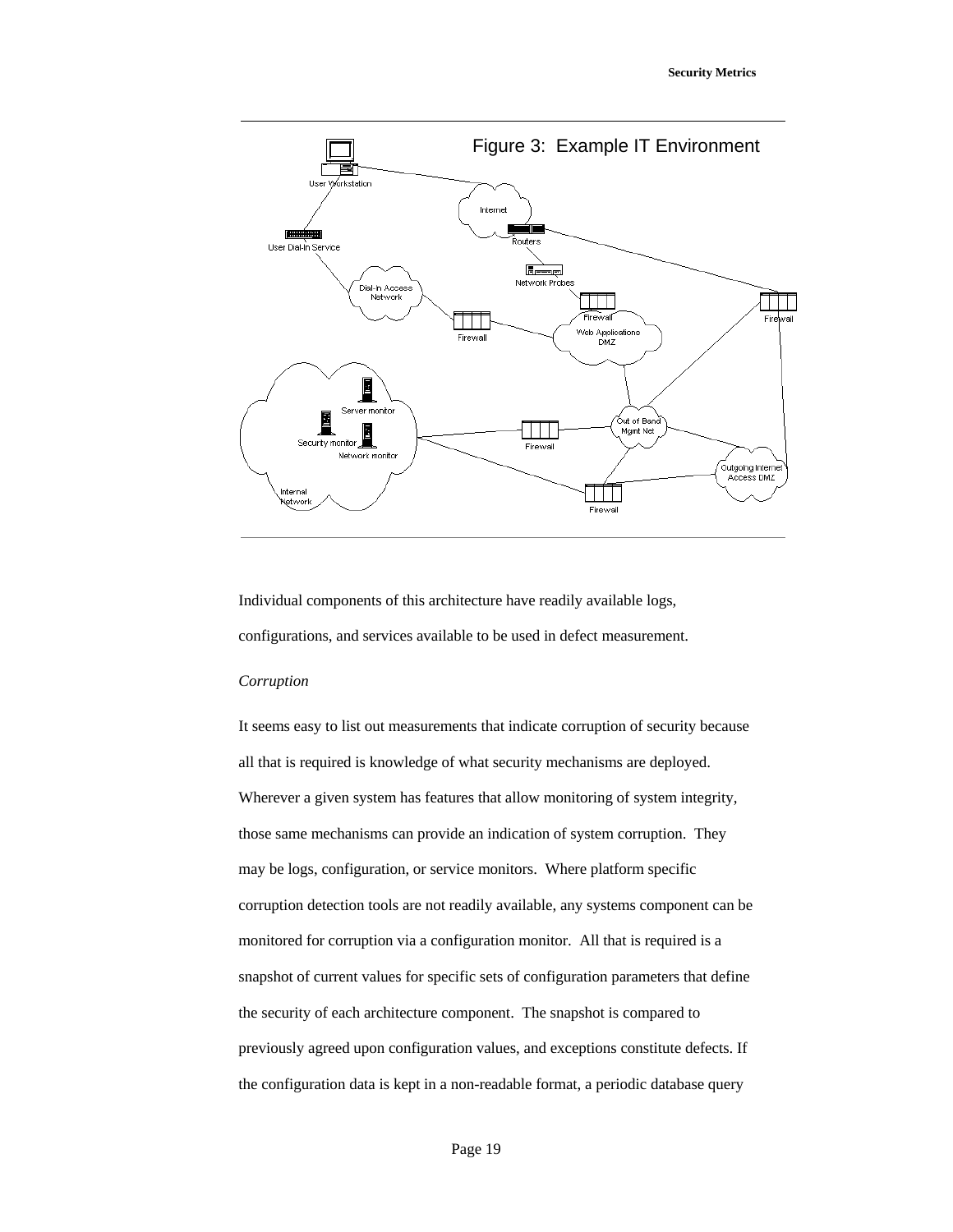may be used to determine whether the parameters have been modified. If no modification detection tool can be built into the infrastructure component, parameter values can be copied to the Security Metric Server where a generic modification detection tool (e.g. Tripwire), can detect changes off-line.

Some example metrics indicating corruption in the security of the example environment would be:

Logs:

| <b>Application Servers:</b>         | Failed database object requests.                 |
|-------------------------------------|--------------------------------------------------|
| Dial-In Servers:                    | IP address allocation log without                |
|                                     | corresponding authentication log.                |
| Firewalls:                          | Long lapses in log activity.                     |
| <b>Operating Systems:</b>           | Logs of security processes starting or stopping  |
|                                     | other than during system reboot.                 |
| Web Servers:                        | Web Page not found records, Java errors.         |
| Configuration:                      |                                                  |
| <b>Application Servers:</b>         | Changes in any file or configuration parameter   |
|                                     | and no correlation with maintenance activity.    |
| Dial-In Servers:                    | Changes in variables that specify                |
|                                     | authentication types and allowed network         |
|                                     | access connectivity.                             |
| Firewalls:                          | Rule changes that cannot be correlated with      |
|                                     | authorized maintenance procedures.               |
| Monitors:                           | Unexpected changes in inventory of systems       |
|                                     | sending metric data, as well as inventory of     |
|                                     | data received.                                   |
| <b>Operating Systems:</b>           | Changes in configuration outside of normal       |
|                                     | maintenance windows, changes within              |
|                                     | windows not correlated with expected             |
|                                     | maintenance activity.                            |
|                                     | Any post-install change in file permissions.     |
| Routers:                            | Changes in configuration outside of normal       |
|                                     | maintenance windows, changes within              |
|                                     | windows not correlated with expected             |
|                                     | maintenance activity.                            |
| Web Servers:                        | Changes in Web server security configuration     |
|                                     | parameters such as root directory and ability to |
|                                     | index.                                           |
| Service:                            |                                                  |
| <b>Administrative Access:</b>       | Unable to connect to systems or networks.        |
| Dial-In Application Access:         | Busy signals or unanswered calls.                |
| <b>Internet Application Access:</b> | Ability to access application data without       |
|                                     | login. URLs not resolved or unavailable.         |
| <b>Outgoing Internet Access:</b>    | URLs not resolved or unavailable.                |
|                                     | Mail rejected.                                   |
| System and Network Mgmt:            | Changes in the sets of protocols or ports        |
|                                     | served by system or network platforms            |
|                                     | Ability to perform system management             |
|                                     | functions through unauthorized accounts or       |
|                                     | networks.                                        |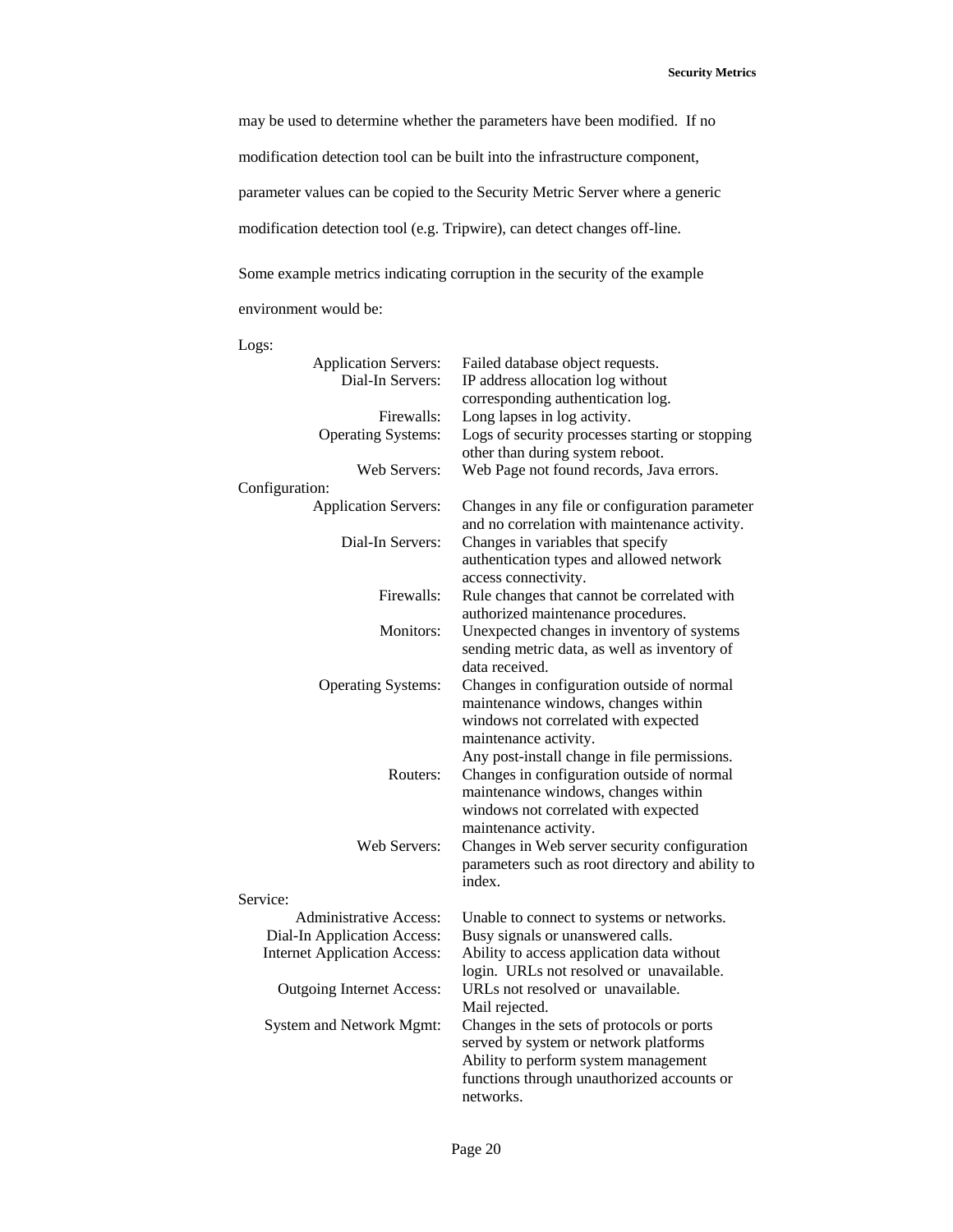## *Intrusion*

Defining ways to measure intrusions is much harder than defining ways to measure corruption. It first requires a definition of intrusion. To summarize the definition in Webster, an intrusion is an act of entering a place without invitation or welcome. To define an intrusion, one must first define the place. When one defines intrusion with respect to a house, does the place under scrutiny include the walk, the yard, the doorstep, as well as the building? If a stranger hung out on your front walk or back yard, would you call that stranger an intruder?

To extend the analogy to information systems, the place is the set of systems under scrutiny as well as the network connectivity constructed and maintained for the purpose of accessing the systems. The broadest definition of intrusion would include any activity on those access paths. For why should any stray packet enter your network if it does not have a legitimate purpose in accessing your systems? However, by our analogy, this stray packet is akin to a stranger standing on your driveway. We all understand that is it common for people to get lost, to be ignorant or mad, or to just be deliberately obnoxious. We all tolerate some level of trespass in allowing for such common behaviors.

Successful intrusion detection draws a clear line between those random acts of trespass and intentional unauthorized access. Almost all intrusion detection "packages" have customizable settings which allow you to define how many neighbors may randomly stand on your driveway before you label them a threatening mob. This threshold will obviously be vary with your address. As few as 10 people if your address is Potter's corner, and as many as 100 if your address is the corner of 6th and 45th. It is typical in planning an intrusion detection strategy that the focus starts on those numbers.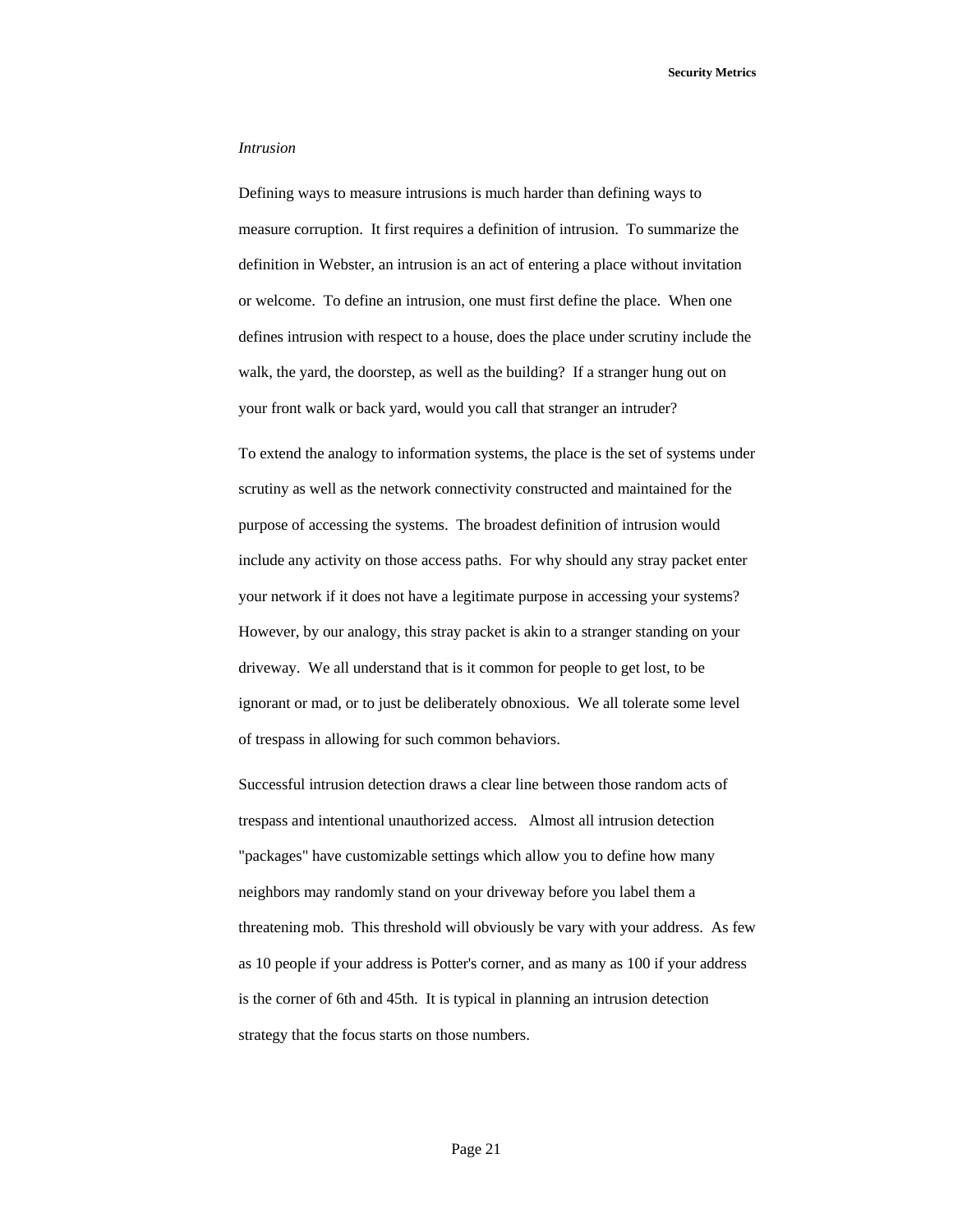After all, it is an easy win to identify the traffic patterns that are normal for your neighborhood, aggregate them into normal traffic patterns, then look for huge spikes. This methodology will detect the undeniable denial of service attack. But the definition of an intrusion does not start with the numbers. The definition of an intrusion starts with the intention of the individuals. The numbers correlate with the intention of an angry mob, but they are not the cause. They are the effect. If the network traffic numbers are caused by a misconfigured system, they are not indicative of an intrusion. Successful intrusion detection will not stop and alert for unusual activity, it will follow the behavior of its object until it is determined that the activity is harmful or until the threat is relieved.

Acknowledged that privately constructed access paths will be trampled in intrusion and that if no intention of further exploiting such access is made, the trespasses do not count as an intrusion. While this traffic may be interesting and even worthy of investigation, it does not count as a security defect and is not relevant to measuring how well system are secured. Hence, the intrusions coincide with those cases where access paths are trampled and successfully exploited to gain unauthorized access. This is a definition for intrusion that provides a basis for a defect detection strategy.

With this definition, it is possible to detect intrusions based on access paths exploited (the defect) and intentions for further exploit (the evidence it is possible to gather). In the above example, the web server needs an access path from the Internet in order to let users into the application. That path includes the protocol and port allowed through the firewall, as well as a login and password on the web server itself. Say, upon login, there are 3 links the user can choose from and that the total service proffered by the web server is comprised of 4 URLs, the login screen plus the three links. An unwanted visitor may access the web server via the access path through the firewall and enter something into the web server other than one of those 4 URLs. As long as access is denied, there is no security mechanism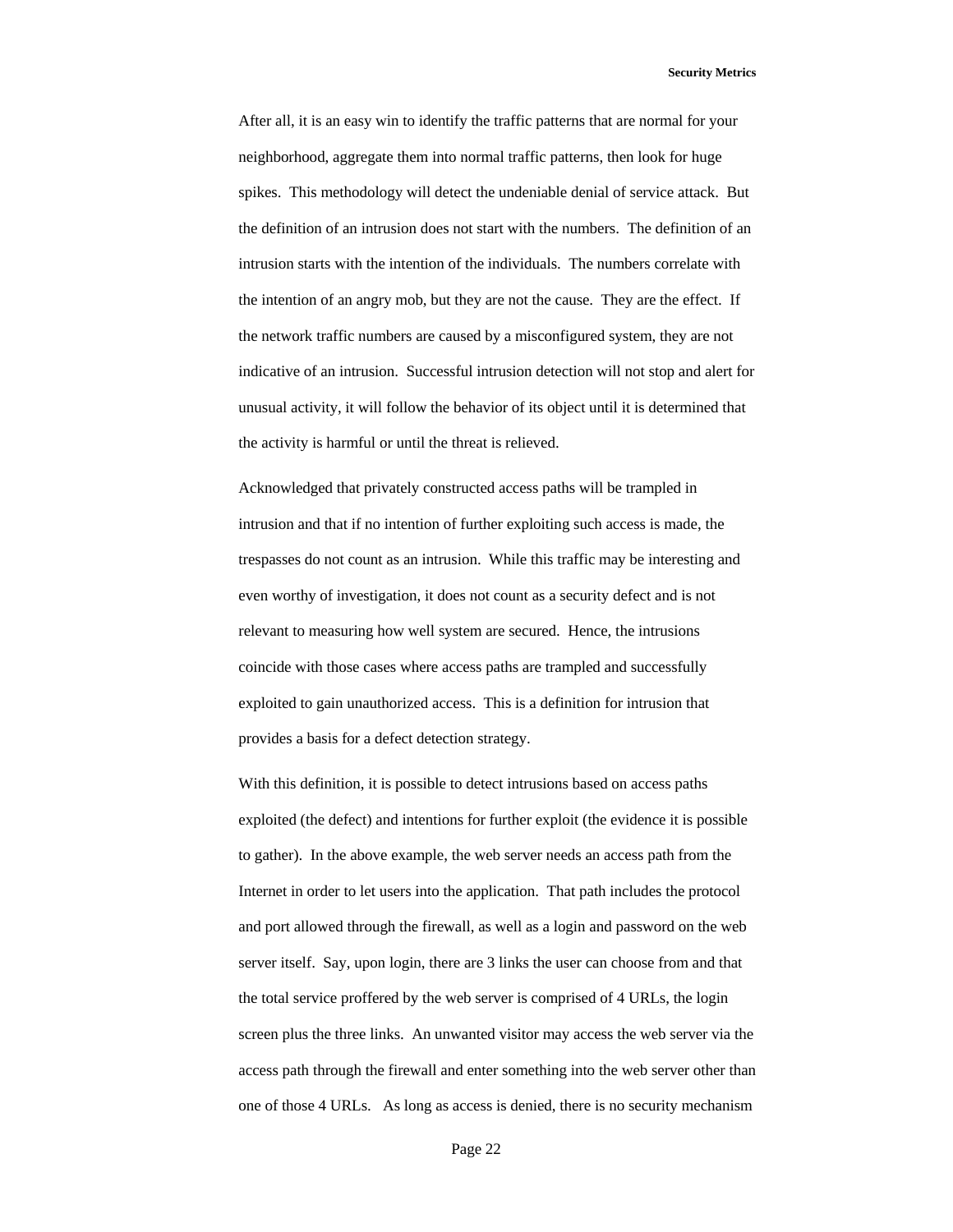broken in the attempt, there is no defect, and the activity does not constitute an

intrusion. However, say that the visitor did not login but successfully access a

URL that was one of the links past the login screen. Logs in this case should

indicate that someone managed to bypass the application controls (a defect). This

activity is an intrusion.

An event is an intrusion if it meets these two necessary and sufficient conditions:

- successful penetration of an access path
- attempts at exploiting access from the point of penetration

Given this definition of intrusion, some example metrics indicating intrusions in

the security of this environment are:

Logs:

| <b>Application Servers:</b> | Functions accessed out of menu sequence.<br>Database access through direct queries rather     |
|-----------------------------|-----------------------------------------------------------------------------------------------|
|                             | than stored procedures.                                                                       |
|                             | Same user logged in from multiple locations at<br>same time.                                  |
| Dial-In Servers:            | IP address allocation log without                                                             |
|                             | corresponding authentication log.                                                             |
| Firewalls:                  | Administrative access outside of maintenance                                                  |
|                             | windows.                                                                                      |
| Monitors:                   | Logs that have decreased in size when they                                                    |
|                             | should only increase.                                                                         |
| <b>Operating Systems:</b>   | Logs of unauthorized users gaining superuser<br>privileges.                                   |
|                             | Starting and stopping of unauthorized services.                                               |
| <b>Network Probes:</b>      | Logs of unexpected protocols and ports in                                                     |
|                             | packets in protected areas of the network.                                                    |
| Web Servers:                | URLs accessed that are not part of the<br>application.                                        |
| Configuration:              |                                                                                               |
| <b>Application Servers:</b> | Changes in access permissions that cannot be<br>correlated with user administration activity. |
| Dial-In Servers:            | Unexpected changes in administrative access<br>rights.                                        |
| Firewalls:                  | Unexpected changes in administrative access                                                   |
|                             | rights.                                                                                       |
| Monitors:                   | Unexpectedly altered inventory data.                                                          |
| <b>Operating Systems:</b>   | Destructive commands outside of normal                                                        |
|                             | maintenance windows (e.g. system reboot).                                                     |
| <b>Network Probes:</b>      | Interfaces disabled.                                                                          |
| Routers:                    | Destructive commands outside of normal                                                        |
|                             | maintenance windows (e.g. system reboot).                                                     |
| $\mathbf{C}$ orvice         |                                                                                               |

Service:

Intrusions themselves will not be detected by testing services. Service testing can only indicate whether an intrusion is possible, given a configuration defect.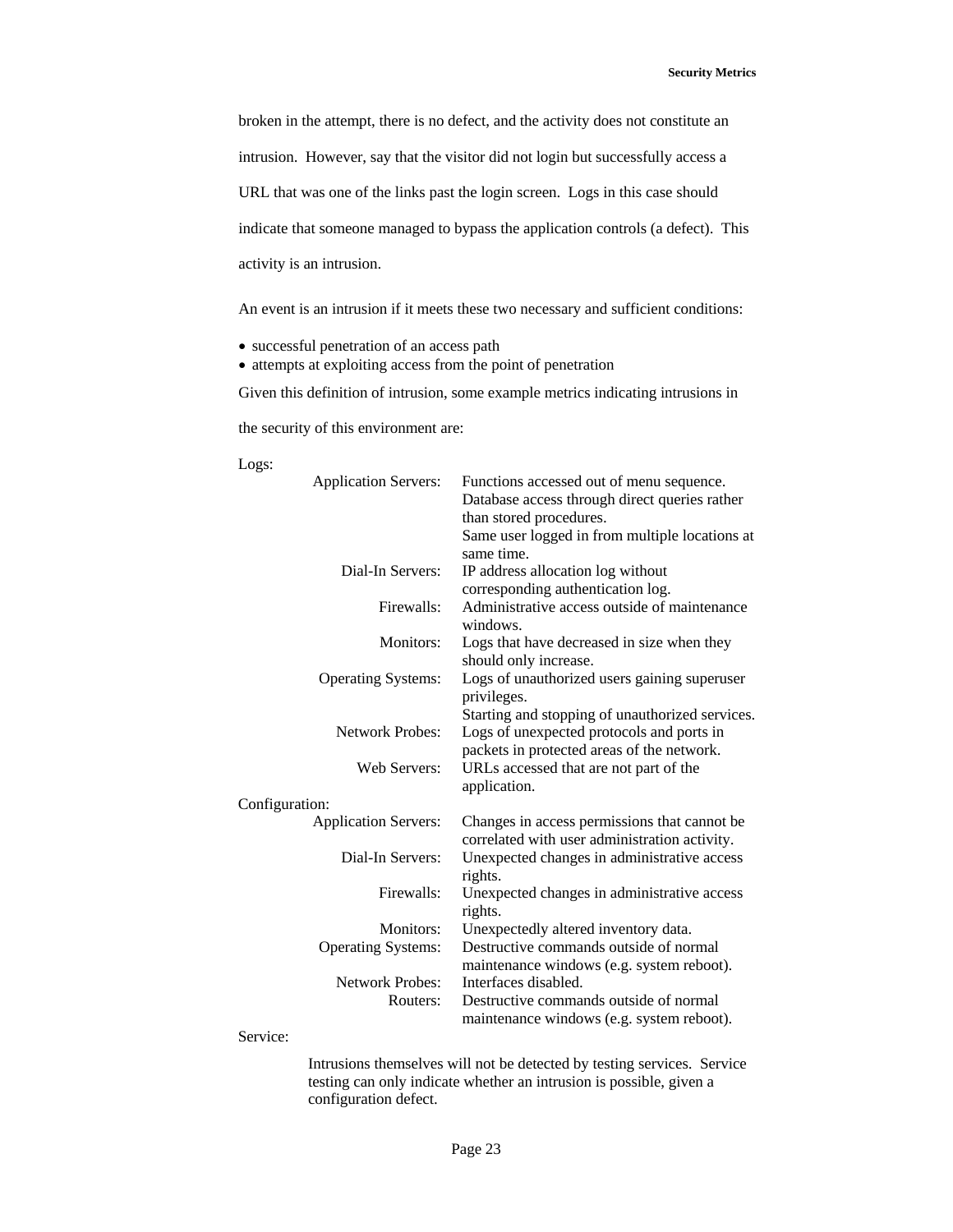## *Failure Scenarios*

Suppose that all security mechanisms are monitored for corruption and that as many intrusion scenarios as possible have been quantified and traps set for their detection. Could it ever be case where all automatic indicators tell us security is working, but we experience an intrusion. No lights or bells go off, but we find fraud in a user account? Does this indicate that the assumptions of the model are incorrect?

It certainly indicates that the process for measuring security must be changed. But it does not threaten the defect elimination model for measuring security unless the root cause of the fraud is identified and it is not possible to automatically monitor for it. If the root cause is identified and it can be added to the security measuring process, then the model remains a success. The security mechanism not previously thought of must be added to the pool and measured. The main reason it does not indicate a defect in the approach is that, as automatic and investigative approaches start with the same assumption of security objectives and risks, the corresponding investigative approach would also have missed the incident. Another possible flaw in the automated measurement approach is that it requires a successful intrusion in order to count a security defect. It may be presumed that the Security Metric Server will also be used for intrusion alerting. Incident response must be part of an effective security process, and any security metric model must not judge an IT environment secure unless it can facilitate appropriate incident response activity. Yet a security metric system that does not catch an intrusion until it is successful does not allow the organization to get an alert early enough to respond to intrusion threats.

Consider the example of distributed denial of service attacks. The defect elimination model of security metrics can handle this by setting the definition of